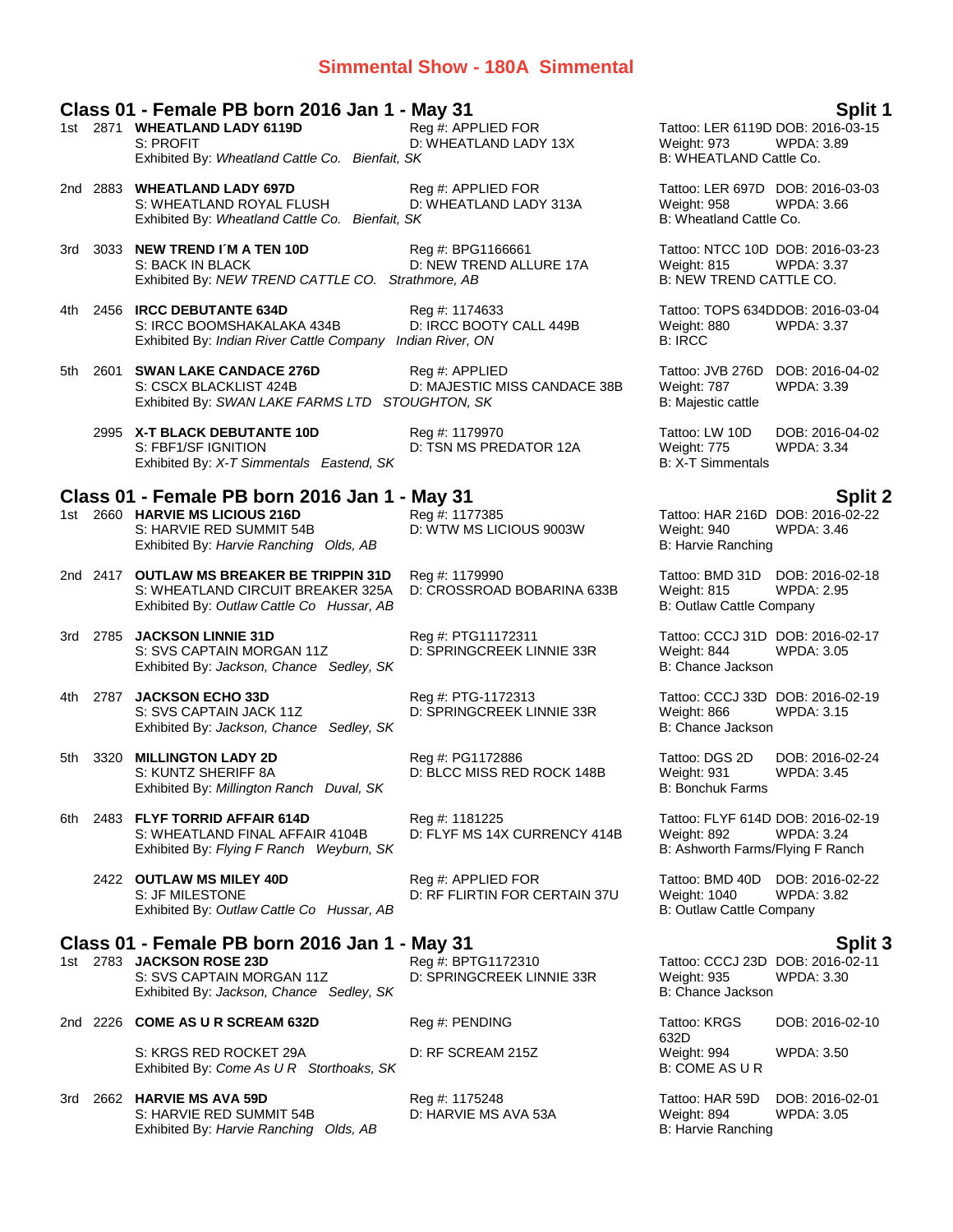| 4th   |      | 2080 BARLEE RAVEN<br>S: GRAND FORTUNE<br>Exhibited By: Barlee Simmentals Shawville, PQ                                                                | Reg #: 1174927<br><b>D: NEW TREND MIRAGE</b>                | Tattoo: EJBS 4D<br>Weight: 930<br><b>B: Barlee Simmentals</b>                       | DOB: 2016-02-02<br>WPDA: 3.18        |
|-------|------|-------------------------------------------------------------------------------------------------------------------------------------------------------|-------------------------------------------------------------|-------------------------------------------------------------------------------------|--------------------------------------|
| 5th l |      | 2228 COME AS U R JENNA 631D                                                                                                                           | Reg #: PENDING                                              | Tattoo: KRGS<br>631D                                                                | DOB: 2016-02-08                      |
|       |      | S: KRGS RED ROCKET 29A<br>Exhibited By: Come As U R Storthoaks, SK                                                                                    | D: SUNNEYVALLEY BLK JENNA 88U                               | Weight: 935<br><b>B: COME AS U R</b>                                                | <b>WPDA: 3.27</b>                    |
|       |      | 6th 3319 MILLINGTON LADY 1D<br>S: KUNTZ SHERIFF 8A<br>Exhibited By: Millington Ranch Duval, SK                                                        | Reg #: PG1172888<br>D: BLCC MISS RED ROCK 311B              | Tattoo: DGS 1D<br>Weight: 887<br><b>B: Bonchuk Farms</b>                            | DOB: 2016-02-10<br>WPDA: 3.12        |
|       |      | 7th 2491 RIDGELINE HUSTLERS VISION<br>S: RLC HUSTLE 428B<br>Exhibited By: Ridgeline Cattle Co Parry, SK                                               | Reg #: 1178139<br>D: SCSF BLK VISION 44A                    | Tattoo: RLC 608D DOB: 2016-02-01<br>Weight: 806<br>B: Ridgeline Cattle Co           | <b>WPDA: 2.75</b>                    |
|       |      | Class 01 - Female PB born 2016 Jan 1 - May 31                                                                                                         |                                                             |                                                                                     | <b>Split 4</b>                       |
|       |      | 1st 2951 SVS FARRAH 650D<br>S: STARWEST POL BLUEPRINT<br>Exhibited By: Sunny Valley Simmentals Hanley, SK                                             | Reg #: 1168711<br>D: MRL MISS 3351A                         | Tattoo: TLAS 650D DOB: 2016-01-29<br>Weight: 970<br><b>B: SUNNY VALLEY</b>          | WPDA: 3.28                           |
|       |      | 2nd 3304 SLY ELLES POWER&ELEGANCE<br>S: TCS 88H HC POWER DRIVE 88H                                                                                    | Reg #: APPLIED FOR<br>D: RJY 124W CAJS ELEGANT FORCE<br>W24 | Tattoo: SLY 49D<br>Weight: 931                                                      | DOB: 2016-01-25<br><b>WPDA: 3.10</b> |
|       |      | Exhibited By: Double R Farms Edmonton, AB                                                                                                             |                                                             | <b>B: Double R Farms</b>                                                            |                                      |
| 3rd   |      | 3021 EAST POPLAR SHOWGIRL 646D<br>S: LFE VEGAS 3145A<br>Exhibited By: East Poplar Simmentals Coronach, SK                                             | Reg #: 1183974<br>D: IPU RED POCAHONTAS 68M                 | Tattoo: EPS 646D DOB: 2016-01-31<br>Weight: 880<br><b>B: East Poplar Simmentals</b> | <b>WPDA: 2.99</b>                    |
|       |      | 4th 2227 COME AS U R LINNETTE 617D                                                                                                                    | Reg #: PENDING                                              | Tattoo: KRGS<br>617D                                                                | DOB: 2016-01-28                      |
|       |      | S: KRGS RED ROCKET 29A<br>Exhibited By: Come As U R Storthoaks, SK                                                                                    | D: BLACKSAND LINNETTE 934W                                  | Weight: 993<br><b>B: COME AS U R</b>                                                | <b>WPDA: 3.34</b>                    |
| 5th   |      | 3406 TWN DAISY DUKE 3D<br>S: KUNTZ SHERIFF 8A<br>Exhibited By: SunTek Livestock Foxwarren, MB                                                         | Reg #: APPLIED FOR<br>D: TWN BLOSSOM 2B                     | Tattoo: TWN 3D<br>Weight: 817<br><b>B: SunTek Livestock</b>                         | DOB: 2016-01-24<br><b>WPDA: 2.71</b> |
|       |      | 6th 2610 GURR'S MISS DEENA 4D<br>S: HSF HIGHROLLER 12T<br>Exhibited By: Gurr's Simmentals Miniota, MB                                                 | Reg #: APPLIED FOR<br>D: GURR'S MISS BRANDI 9B              | Tattoo: LGMG 4D DOB: 2016-01-30<br>Weight: 884<br><b>B: Gurr's Simmentals</b>       | WPDA: 3.00                           |
|       |      | Class 01 - Female PB born 2016 Jan 1 - May 31                                                                                                         |                                                             |                                                                                     | Split 5                              |
| 1st   | 3349 | <b>CMS/JR LIL MISS SUNSHINE</b><br>S: WHEATLAND CURRENT AFFAIR<br>Exhibited By: Czech-Mate Livestock Carstairs, AB<br>Additional Owner: JR SIMMENTALS | Reg #: 1176145<br>D: CMS SUNDANCE 310A                      | Tattoo: CMS 636D DOB: 2016-01-23<br>Weight: 888<br><b>B: CZECH-MATE</b>             | <b>WPDA: 2.94</b>                    |
|       |      | 2nd 3002 MADER SHIVER N SHAKE 78D<br>S: MADER WOLF PACK 150A<br>Exhibited By: Mader Ranches Carstairs, AB                                             | Reg #: 1172670<br>D: MADER P MODERATION 32W                 | Tattoo: MDR 78D<br>Weight: 943<br><b>B: Mader Ranches</b>                           | DOB: 2016-01-23<br>WPDA: 3.12        |
| 3rd   |      | 3037 NEW TREND SANGRIA 5D<br>S: FBF1 COMBUSTIBLE<br>Exhibited By: NEW TREND CATTLE CO. Strathmore, AB                                                 | Reg #: BPG1166446<br>D: NEW TREND DIVA 20U                  | Tattoo: NTCC 5D DOB: 2016-01-23<br>Weight: 936<br>B: NEW TREND CATTLE CO.           | <b>WPDA: 3.10</b>                    |
| 4th l |      | 3165 BLACK GOLD MS TULA 55D<br>S: JS SURE BET 4T<br>Exhibited By: Black Gold Simmental Lloydminster, SK                                               | Reg #: APPLIED FOR<br>D: DRAKE TULA 1R                      | Tattoo: CLNO 55D DOB: 2016-01-23<br>Weight: 951<br>В:                               | <b>WPDA: 3.15</b>                    |
| 5th.  |      | 2488 RIDGELINE PARTY GIRL 604D<br>S: SS/PRS TAIL GATER 621Z<br>Exhibited By: Ridgeline Cattle Co Parry, SK                                            | Reg #: 1178138<br>D: SCSF KENDRA 8U                         | Tattoo: RLC 604D DOB: 2016-01-23<br>Weight: 823<br>B: Ridgeline Cattle Co           | <b>WPDA: 2.73</b>                    |
| 6th   |      | 2222 COME AS UR RASPBERRY 603D                                                                                                                        | Reg #: 1179376                                              | Tattoo: KRGS<br>603D                                                                | DOB: 2016-01-19                      |
|       |      | S: MRL TO THE MAX 70Z<br>Exhibited By: Come As U R Storthoaks, SK                                                                                     | D: LRX RASPBERRY 163A                                       | Weight: 910<br>B: COME AS U R                                                       | <b>WPDA: 2.97</b>                    |
|       |      |                                                                                                                                                       |                                                             |                                                                                     |                                      |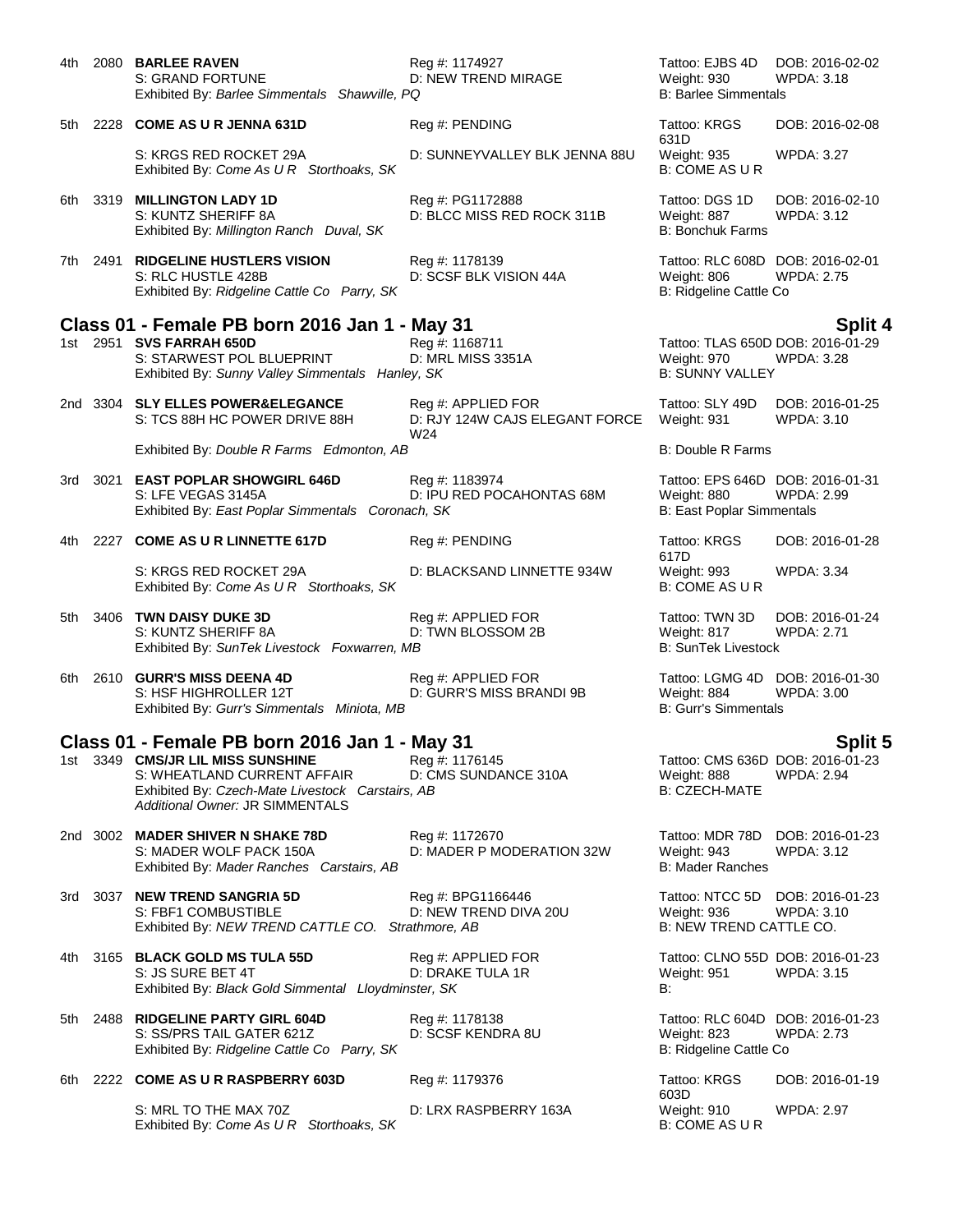|     |      | 7th 2421 OUTLAW MS BLACK CHERRY 28D<br>S: OUTLAW SODA POP 14B<br>Exhibited By: Outlaw Cattle Co Hussar, AB                               | Reg #: 1179988<br>D: TESS MS RED 93Z        | Tattoo: BMD 28D DOB: 2016-01-22<br><b>WPDA: 3.09</b><br>Weight: 936<br>B: Outlaw Cattle Company      |  |
|-----|------|------------------------------------------------------------------------------------------------------------------------------------------|---------------------------------------------|------------------------------------------------------------------------------------------------------|--|
|     |      | Class 01 - Female PB born 2016 Jan 1 - May 31                                                                                            |                                             | Split 6                                                                                              |  |
|     |      | 1st 3350 CMS ZAILA 629D<br>S: MAF R HORIZON 7Y<br>Exhibited By: Czech-Mate Livestock Carstairs, AB                                       | Reg #: APPLIED FOR<br>D: MFI RED PETRA 5179 | Tattoo: CMS 629D DOB: 2016-01-14<br>Weight: 1039<br><b>WPDA: 3.34</b><br><b>B: CZECH-MATE</b>        |  |
|     |      | 2nd 2286 MRC MISS AVA 63D<br>S: MR TR HAMMER 308A ET<br>Exhibited By: M & R Cattle Co. Wimborne, AB                                      | Reg #: APPLIED<br>D: TWIN CHIEF AVA 62X     | Tattoo: MRC 63D DOB: 2016-01-18<br>Weight: 1051<br>WPDA: 3.42<br>B:                                  |  |
|     |      | 3rd 3283 RF CHEYENNE 642D<br>S: COME AS U R RED ROCKET<br>Exhibited By: Rancier Farms Killam, AB                                         | Reg #: APPLIED<br>D: LRX CHEYENNE 14U       | Tattoo: GNR 642D DOB: 2016-01-18<br>Weight: 980<br><b>WPDA: 3.19</b><br><b>B: RANCIER FARMS</b>      |  |
| 4th |      | 2997 X-T RED DIVA 4D<br>S: TNT BOOTLEGGER Z268<br>Exhibited By: X-T Simmentals Eastend, SK                                               | Reg #: 1179969<br>D: ACS RED BRANDY 477B    | Tattoo: LW 4D<br>DOB: 2016-01-16<br><b>WPDA: 2.86</b><br>Weight: 885<br>B: Arrow Creek Simmentals    |  |
|     |      | 5th 2224 COME AS U R QUEEN 601D                                                                                                          | Reg #: 1179375                              | Tattoo: KRGS<br>DOB: 2016-01-13                                                                      |  |
|     |      | S: KRGS RED ROCKET 29A<br>Exhibited By: Come As U R Storthoaks, SK<br>Additional Owner: WORKMAN SIMMENTALS                               | D: MRL MISS 3323A                           | 601D<br>WPDA: 2.86<br>Weight: 893<br><b>B: COME AS U R</b>                                           |  |
|     |      | 6th 2420 OUTLAW MS COBRA 30D<br>S: DEEG MR 76B<br>Exhibited By: Outlaw Cattle Co Hussar, AB                                              | Reg #: APPLIED FOR<br>D: TESS MS BLACK 49W  | Tattoo: BMD 30D DOB: 2016-01-13<br>Weight: 1025<br><b>WPDA: 3.29</b><br>B: Outlaw Cattle Company     |  |
|     |      | 7th 2642 WHS LADY MONIQUE 115D<br>S: DRAKE POKER FACE 2X<br>Exhibited By: Hannah Simmentals Didsbury, AB                                 | $Reg#$ :<br>D: DOUBLE BAR D LADY MONIQUE    | Tattoo: WHS 115D DOB: 2016-01-16<br>Weight: 799<br>WPDA: 2.59<br><b>B: Hannah Simmentals</b>         |  |
|     |      | Class 01 - Female PB born 2016 Jan 1 - May 31                                                                                            |                                             | <b>Split 7</b>                                                                                       |  |
|     |      | 1st 2081 BARLEE PILLOW TALK<br>S: JF MARLSTONE<br>Exhibited By: Barlee Simmentals Shawville, PQ                                          | Reg #: APPLIED<br>D: BARLEE ABBY ROAD       | DOB: 2016-01-12<br>Tattoo: EJBS 3D<br>Weight: 996<br>WPDA: 3.18<br><b>B: Martinvale Farms</b>        |  |
|     |      | 2nd 2079 BARLEE GOLDIE LOCKS<br>S: 3D FULL THROTTLE<br>Exhibited By: Barlee Simmentals Shawville, PQ<br>Additional Owner: Westgold Farms | Reg #: 1174923`<br>D: LAZY H GOLDIE LOCKS   | Tattoo: EJBS 1D<br>DOB: 2016-01-10<br>Weight: 1040<br>WPDA: 3.29<br><b>B: Barlee Simmentals</b>      |  |
| 3rd | 3004 | <b>MADER HAPPY HOUR 44D</b><br>S: MADER WOLF PACK 150A<br>Exhibited By: Mader Ranches Carstairs, AB                                      | Reg #: 1172501<br>D: MADER DAKOTA COAL 119Z | Tattoo: MDR 44D DOB: 2016-01-10<br>Weight: 983<br>WPDA: 3.12<br><b>B: Mader Ranches</b>              |  |
| 4th |      | 2284 MRC MIIS TOOTS 673D<br>S: MRC BOLD RULER 183B<br>Exhibited By: M & R Cattle Co. Wimborne, AB                                        | Reg #: APPLIED<br>D: TWIN-CHIEF TOOTS 603T  | Tattoo: MRC 673D DOB: 2016-01-10<br>Weight: 1096<br><b>WPDA: 3.48</b><br>B: M&R CATTLE CO.           |  |
| 5th |      | 3507 WILC MS AFFAIR 14D<br>S: WHEATLAND FINAL AFFAIR<br>Exhibited By: Wilcox Simmentals Terherne, MB                                     | Reg #: 1168252<br>D: WILC MISS TANKER 1Z    | Tattoo: WILC 14D DOB: 2016-01-10<br><b>WPDA: 2.73</b><br>Weight: 860<br><b>B: Wilcox Simmentals</b>  |  |
|     |      | 6th 2117 SILVERLAKE WHISKEYGIRL 16D<br>S: HARVIE MOONSHINE 32Z<br>Exhibited By: Silver Lake Farms Cartwright, MB                         | Reg #: APPLIED<br>D: KOP MS TRACKER 189X    | Tattoo: MARC 16D DOB: 2016-01-10<br><b>WPDA: 3.33</b><br>Weight: 1049<br><b>B: Silver Lake Farms</b> |  |
|     |      | 2490 RIDGELINE MIDNIGHT HUSSY<br>S: SS/PRS TAIL GATER 621Z<br>Exhibited By: Ridgeline Cattle Co Parry, SK                                | Reg #: 1178137<br>D: RLC EXOTIC HUSSY 29Y   | Tattoo: RLC602D DOB: 2016-01-11<br>Weight: 770<br><b>WPDA: 2.45</b><br>B: Ridgeline Cattle Co        |  |
|     |      | Class 01 - Female PB born 2016 Jan 1 - May 31                                                                                            |                                             | <b>Split 8</b>                                                                                       |  |
|     |      | 1st 2460 ERIXON LADY 24D<br>S: MRL PRETTY RECKLESS 68B                                                                                   | Reg #: 1166666<br>D: ERIXON LADY 87Z        | Tattoo: BOBE 24D DOB: 2016-01-07<br>Weight: 1072<br><b>WPDA: 3.37</b>                                |  |
|     |      |                                                                                                                                          |                                             |                                                                                                      |  |

Exhibited By: *Erixon Simmentals Inc. Clavet, SK* B: ERIXON SIMMENTALS INC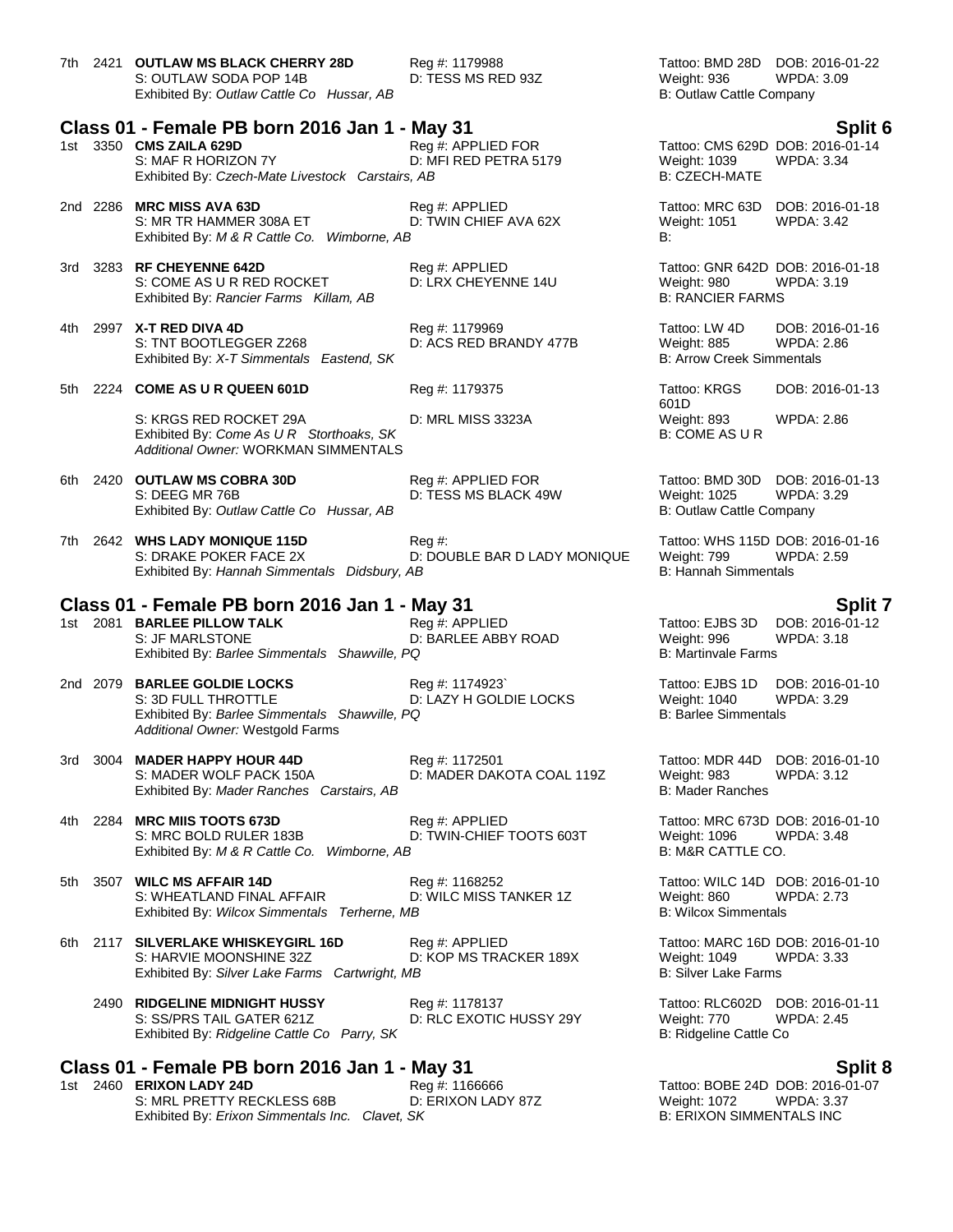|     |      | 2nd 3351 <b>CMS PANAMA 605D</b><br>S: OUTLAW SODA POP 14B<br>Exhibited By: Czech-Mate Livestock Carstairs, AB                                            | Reg #: 1176113<br>D: OUTLAW MISTRESS 63B         | Weight: 886<br>B: OUTLAW CATTLE CO.                                 | Tattoo: CMS 605D DOB: 2016-01-07<br><b>WPDA: 2.79</b>                    |
|-----|------|----------------------------------------------------------------------------------------------------------------------------------------------------------|--------------------------------------------------|---------------------------------------------------------------------|--------------------------------------------------------------------------|
|     |      | 3rd 3163 BLACK GOLD MS WYNONA 9D<br>S: MRL PREDESTINED 63B<br>Exhibited By: Black Gold Simmental Lloydminster, SK                                        | Reg #: 1178759<br>D: TWIN-CHIEF WYNONA 448W      | Weight: 950<br><b>B: Black Gold Simmental</b>                       | Tattoo: CLNO 9D DOB: 2016-01-09<br>WPDA: 3.01                            |
| 4th |      | 3020 EAST POPLAR SUZY 606D<br>S: KUNTZ SUPER DUTY 4Y<br>Exhibited By: East Poplar Simmentals Coronach, SK                                                | Reg #: 1165662<br>D: EAST POPLAR SUZY 413Z       | Weight: 939<br><b>B: East Poplar Simmentals</b>                     | Tattoo: EPS 606D DOB: 2016-01-10<br><b>WPDA: 2.98</b>                    |
| 5th |      | 2638 WHS SHANGRALA 105D<br>S: DOUBLE BAR D TRUE GRIT<br>Exhibited By: Hannah Simmentals Didsbury, AB                                                     | Reg #:<br>D: CMS SHANGRALA 603S                  | Weight: 883<br><b>B: Hannah Simmentals</b>                          | Tattoo: WHS 105D DOB: 2016-01-10<br><b>WPDA: 2.80</b>                    |
|     |      | 6th 2115 SILVERLAKE DIXIE CHICK 15D<br>S: DOUBLE BAR D CHISHOLM 37A<br>Exhibited By: Silver Lake Farms Cartwright, MB                                    | Reg #: APPLIED<br>D: SILVERLAKR VIENNA           | Weight: 977<br><b>B: Silver Lake Farms</b>                          | Tattoo: MARC 15D DOB: 2016-01-09<br>WPDA: 3.09                           |
|     |      |                                                                                                                                                          |                                                  |                                                                     |                                                                          |
|     |      | Class 01 - Female PB born 2016 Jan 1 - May 31<br>1st 2953 SVS FORTUNE 605D<br>S: R PLUS RELOAD 2006Z<br>Exhibited By: Sunny Valley Simmentals Hanley, SK | Reg #: 1168676<br>D: MAF FORTUNE 17B             | Weight: 988<br><b>B: SUNNY VALLEY</b>                               | <b>Split 9</b><br>Tattoo: TLAS 605D DOB: 2016-01-06<br><b>WPDA: 3.10</b> |
|     |      | 2nd 3278 RF CERTAINLY FLIRTIN 620D<br>S: SVS CAPTAIN MORGAN 11Z<br>Exhibited By: Rancier Farms Killam, AB                                                | Reg #: APPLIED<br>D: RF CERTAINLY FLIRTIN 202Z   | Weight: 918<br><b>B: RANCIER FARMS</b>                              | Tattoo: GNR620D DOB: 2016-01-05<br><b>WPDA: 2.87</b>                     |
| 3rd |      | 3064 ALLIANCE JOY'S IGNITION<br>S: FBF1/SF IGNITION<br>Exhibited By: alliance simmental farms north gower, ON                                            | Reg #: 1169258<br>D: JF EBONYS JOY 1262Y         | Tattoo: ALL 4D<br>Weight: 912<br><b>B: ALLIANCE SIMMENTAL FARMS</b> | DOB: 2016-01-05<br><b>WPDA: 2.85</b>                                     |
| 4th |      | 2639 WHS DIVA 91D<br>S: WHEATLAND CURRENT AFFAIR 4944B<br>Exhibited By: Hannah Simmentals Didsbury, AB                                                   | Reg #: APPLIED<br>D: CMS BLONDIE 972W            | Weight: 806<br><b>B: Hannah Simmentals</b>                          | Tattoo: WHS 91D DOB: 2016-01-06<br><b>WPDA: 2.53</b>                     |
| 5th | 2281 | <b>MRC MISS TOOTS 643D</b><br>S: MRC BOLD RULER 183B<br>Exhibited By: M & R Cattle Co. Wimborne, AB                                                      | Reg #: APPLIED<br>D: TWIN-CHIEF TOOTS 603T       | Weight: 1043<br>B: M&R CATTLE CO.                                   | Tattoo: MRC 643D DOB: 2016-01-06<br><b>WPDA: 3.27</b>                    |
|     |      | 3282 RF FLIRT 623D<br>S: JF MILESTONE 999W<br>Exhibited By: Rancier Farms Killam, AB                                                                     | Reg #: APPLIED<br>D: TLG FLIRTIN WITH YOU 16S    | Weight: 893<br><b>B: RANCIER FARMS</b>                              | Tattoo: GNR 623D DOB: 2016-01-06<br><b>WPDA: 2.80</b>                    |
|     |      | Class 01 - Female PB born 2016 Jan 1 - May 31                                                                                                            |                                                  |                                                                     | Split 10                                                                 |
| 1st |      | 3006 MADER ALL DAY ALL NIGHT 6D<br>S: LFE THE RIDDLER 323B<br>Exhibited By: Mader Ranches Carstairs, AB                                                  | Reg #: 1170113<br>D: MADER BLACKGOLD 80B         | Tattoo: MDR 6D<br>Weight: 1067<br>B: Mader Ranches                  | DOB: 2016-01-04<br>WPDA: 3.32                                            |
|     |      | 2nd 3035 NEW TREND DANDY 1D<br>S: RC CLUB KING 040R<br>Exhibited By: NEW TREND CATTLE CO. Strathmore, AB                                                 | Reg #: BPG1166443<br>D: NEW TREND WARM KISSES 5A | Tattoo: NTCC 1D<br>Weight: 1136<br>B: NEW TREND CATTLE CO.          | DOB: 2016-01-01<br><b>WPDA: 3.51</b>                                     |
|     |      | 3rd 2598 SWAN LAKE LORETTE 7 D<br>S: STF ROYAL AFFAIR Z44M<br>Exhibited By: SWAN LAKE FARMS LTD STOUGHTON, SK                                            | Reg #: 1164521<br>D: SWAN LAKE LORETTE 120Z      | Tattoo: JVB 7 D<br><b>Weight: 1008</b><br>B: Swan lake farms ltd    | DOB: 2016-01-02<br>WPDA: 3.12                                            |
| 4th |      | 2454 IRCC DANCING QUEEN 607D<br>S: GSC ALL IN 72A<br>Exhibited By: Indian River Cattle Company Indian River, ON                                          | Reg #: 1175921<br>D: IRCC BALLERINA 406B         | <b>Weight: 1014</b><br>B: Indian River Cattle Co.                   | Tattoo: TOPS 607DDOB: 2016-01-04<br><b>WPDA: 3.16</b>                    |
| 5th |      | 3280 RF DEBUT 604D<br>S: LFE BOUNTY 3118Z<br>Exhibited By: Rancier Farms Killam, AB<br>Additional Owner: Kade Rancier                                    | Reg #: 1170783<br>D: RF DEBUT 413B               | Weight: 956<br>B: Rancier Farms                                     | Tattoo: GNR 604D DOB: 2016-01-04<br><b>WPDA: 2.98</b>                    |
| 6th |      | 3401 TWN DIVA1D<br>S: IPU BLACK LABLE 156S                                                                                                               | Reg #: APPLIED FOR<br>D: MILESTONER RITA JR 3T   | Tattoo: TWN 1D<br>Weight: 914                                       | DOB: 2016-01-03<br><b>WPDA: 2.84</b>                                     |

Tattoo: TWN 1D DOB: 2016-01-03<br>Weight: 914 WPDA: 2.84 Weight: 914 Exhibited By: *SunTek Livestock Foxwarren, MB* B: SunTek Livestock **Bigger** B: SunTek Livestock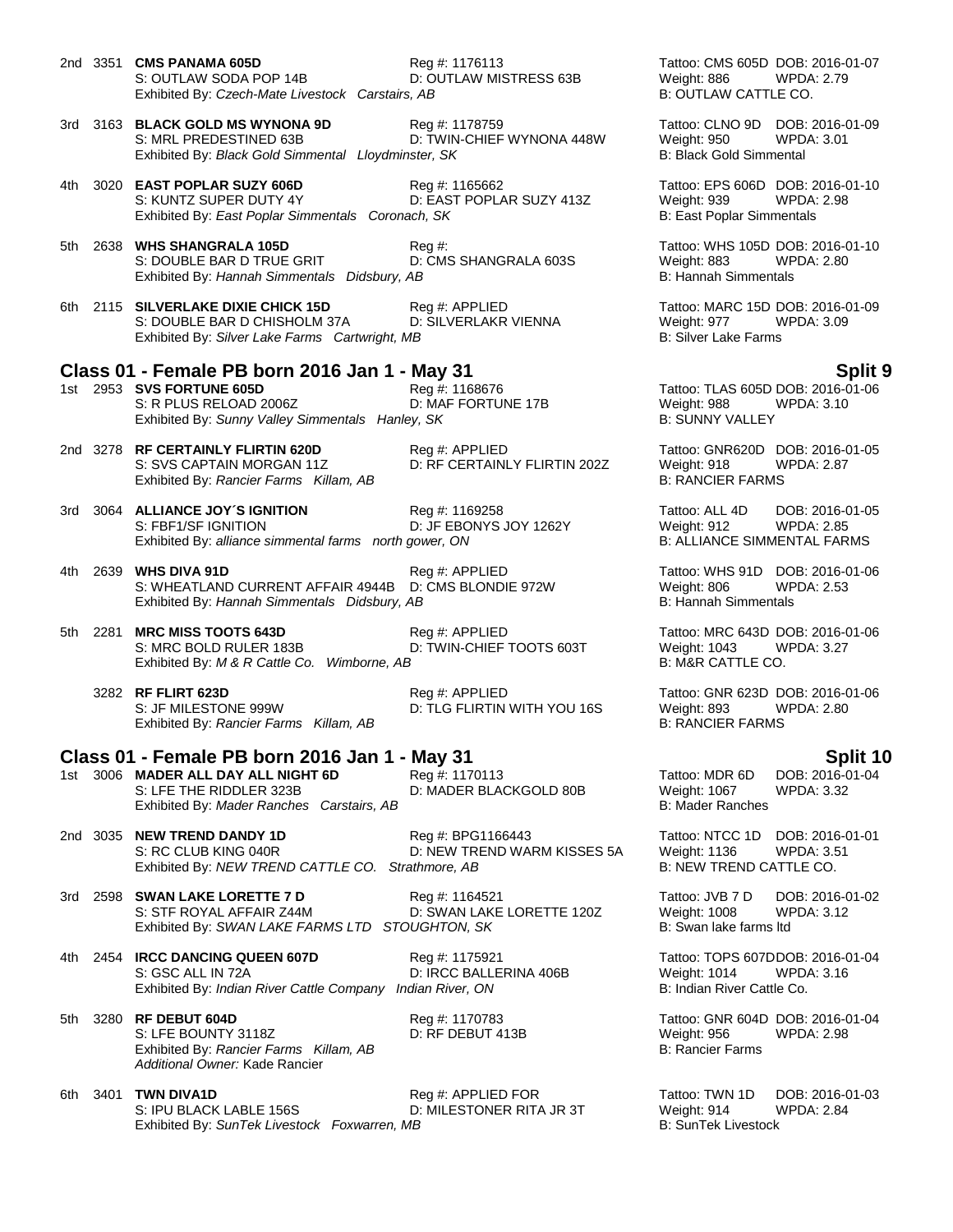### **Class 02 - Junior Division Calf Champion and Reserve Calf Champion Female**

1st 2783 **JACKSON ROSE 23D** Reg #: BPTG1172310 Tattoo: CCCJ 23D DOB: 2016-02-11<br>S: SVS CAPTAIN MORGAN 11Z D: SPRINGCREEK LINNIE 33R Weight: 935 WPDA: 3.30 S: SVS CAPTAIN MORGAN 11Z D: SPRINGCREEK LINNIE 33R Weight: 935<br>Exhibited By: Jackson, Chance Sedley, SK B: Chance Jackson Exhibited By: Jackson, Chance Sedley, SK

2nd 2871 **WHEATLAND LADY 6119D**<br>2nd 2871 **WHEATLAND FOR Tattoo: LER 6119D DOB: 2016-03-15**<br>2.89 B: PROFIT D: WHEATLAND LADY 13X Weight: 973 WPDA: 3.89 S: PROFIT<br>Exhibited By: Wheatland Cattle Co. Bienfait, SK BREATLAND LADY 13X B: WHEATLAND Cattle Co. Exhibited By: Wheatland Cattle Co. Bienfait, SK

### **Class 03 - Senior Division Calf Champion and Reserve Calf Champion Female**

1st 3006 **MADER ALL DAY ALL NIGHT 6D** Reg #: 1170113 Tattoo: MDR 6D DOB: 2016-01-04<br>S: LFE THE RIDDLER 323B D: MADER BLACKGOLD 80B Weight: 1067 WPDA: 3.32 Exhibited By: Mader Ranches Carstairs, AB

2nd 2460 **ERIXON LADY 24D** Reg #: 1166666 **Tattoo: BOBE 24D DOB: 2016-01-07** Reg #: 1166666 **Tattoo: BOBE 24D DOB: 2016-01-07**<br>S: MRL PRETTY RECKLESS 68B D: ERIXON LADY 87Z Weight: 1072 WPDA: 3.37 S: MRL PRETTY RECKLESS 68B D: ERIXON LADY 87Z Weight: 1072 WPDA: 3.37<br>Exhibited By: Erixon Simmentals Inc. Clavet. SK B: ERIXON SIMMENTALS INC Exhibited By: *Erixon Simmentals Inc. Clavet, SK* 

**Class 04 - Female PB born 2015 Split 1** S: MR HOC BROKER D: TLSS QUEEN OF HEARTS Weight: 1508 Exhibited By: Twisted Sisters Livestock Lloydminster, AB B: Kathryn Dolliver *Additional Owner:* Meghan Hoffman *Additional Owner:* Brianna Kimmel

2nd 2869 **WHEATLAND LADY 5100C** Reg #: 1155505 Tattoo: LER 5100C DOB: 2015-03-24 S: MR HOC BROKER D: WHEATLAND LADY 921W Weight: 1704 WPDA: 2.81 Exhibited By: *Wheatland Cattle Co. Bienfait, SK* B: Wheatland Cattle Co. *Additional Owner:* Kaden Mitchelson

3rd 2041 **HTH HONEY 47C** Reg #: 1162890 Tattoo: HTH 47C DOB: 2015-02-26 S: LFE STRONG ARM 815Z **D: SPRINGCREEK HONEY 65Y** Weight: 1605 WPDA: 2.54 Exhibited By: *Hilltop Holdings Radville, SK* B: Hilltop Holdings **B: Hilltop Holdings** 

4th 2455 **IRCC CHERRY BOMB 513C** Reg #: 1143664 Tattoo: TOPS 513CDOB: 2015-02-02 Exhibited By: *Indian River Cattle Company Indian River, ON* 

5th 2609 **GURR'S MISS COPPER 11C** Reg #: 1152854 Tattoo: LGMG 11C DOB: 2015-02-15<br>S: WHEATLAND RED EARTH 294Z D: GURR'S MISS LABEL 15U Weight: 1448 WPDA: 2.25 S: WHEATLAND RED EARTH 294Z D: GURR'S MISS LABEL 15U Weight: 1448 W<br>Exhibited By: Gurr's Simmentals Miniota. MB<br>B: 2.255 (Burlis Simmentals Exhibited By: Gurr's Simmentals Miniota, MB

### **Class 04 - Female PB born 2015 Split 2**

1st 3034 **NEW TREND KARIZMA 5C** Reg #: BPG1166446 Tattoo: NTCC 5D DOB: 2015-01-17 S: FBF1 COMBUSTIBLE D: NEW TREND DIVA 20U Weight: 1630 WPDA: 2.42 Exhibited By: *NEW TREND CATTLE CO.* Strathmore, AB B: NEW TREND CATTLE CO.

2nd 2955 **SVS BLK LIZZY 533C** Reg #: 1140725 Tattoo: TLAS 533C DOB: 2015-01-20 S: SVS MILWAUKEE 53A D: REMINGTON HSF/HS LIZZY 43 Weight: 1490 WPDA: 2.22 Exhibited By: *Sunny Valley Simmentals Hanley, SK* B: SUNNY VALLEY

3rd 2600 **SWAN LAKE GRACE 15 C** Reg #: 1136902 Tattoo: JVB 15C DOB: 2015-01-12 S: KOP SPARTAN 113A D: SWAN LAKE GRACE 89Z Weight: 1520 WPDA: 2.24 Exhibited By: *SWAN LAKE FARMS LTD* STOUGHTON, SK B: swan lake farms

4th 2640 **WHS CHANTILLY LACE 86C** Reg #: 1146093 Tattoo: WHS 86C DOB: 2015-01-27 S: MADER TIPPIN POINT 200A D: WHS HANNAH AMITY 51A Weight: 1546 WPDA: 2.33 Exhibited By: *Hannah Simmentals Didsbury, AB* B: Hannah Simmentals Bigger B: Hannah Simmentals

5th 3404 **TWN CANDY 4C** Reg #: PG1153965 Tattoo: TWN4C DOB: 2015-01-26<br>S: MFR PIMPIN AIN'T EASY 12X D: TWN WESTERN STARLIGHT 1W Weight: 1512 WPDA: 2.28 D: TWN WESTERN STARLIGHT 1W Weight: 1512 V<br>AB B: SunTek Livestock Exhibited By: SunTek Livestock Foxwarren, MB

### **Split 0**

### **Split 0**

D: MADER BLACKGOLD 80B Weight: 1067<br>B: Mader Ranches

1st 2721 Tattoo: TWST56C DOB: 2015-03-20<br>19 TLSS QUEEN OF HEARTS The Meight: 1508 WPDA: 2.47

S: MR HOC BROKER D: INDIAN RIVER SPIRIT Weight: 1540 WPDA: 2.34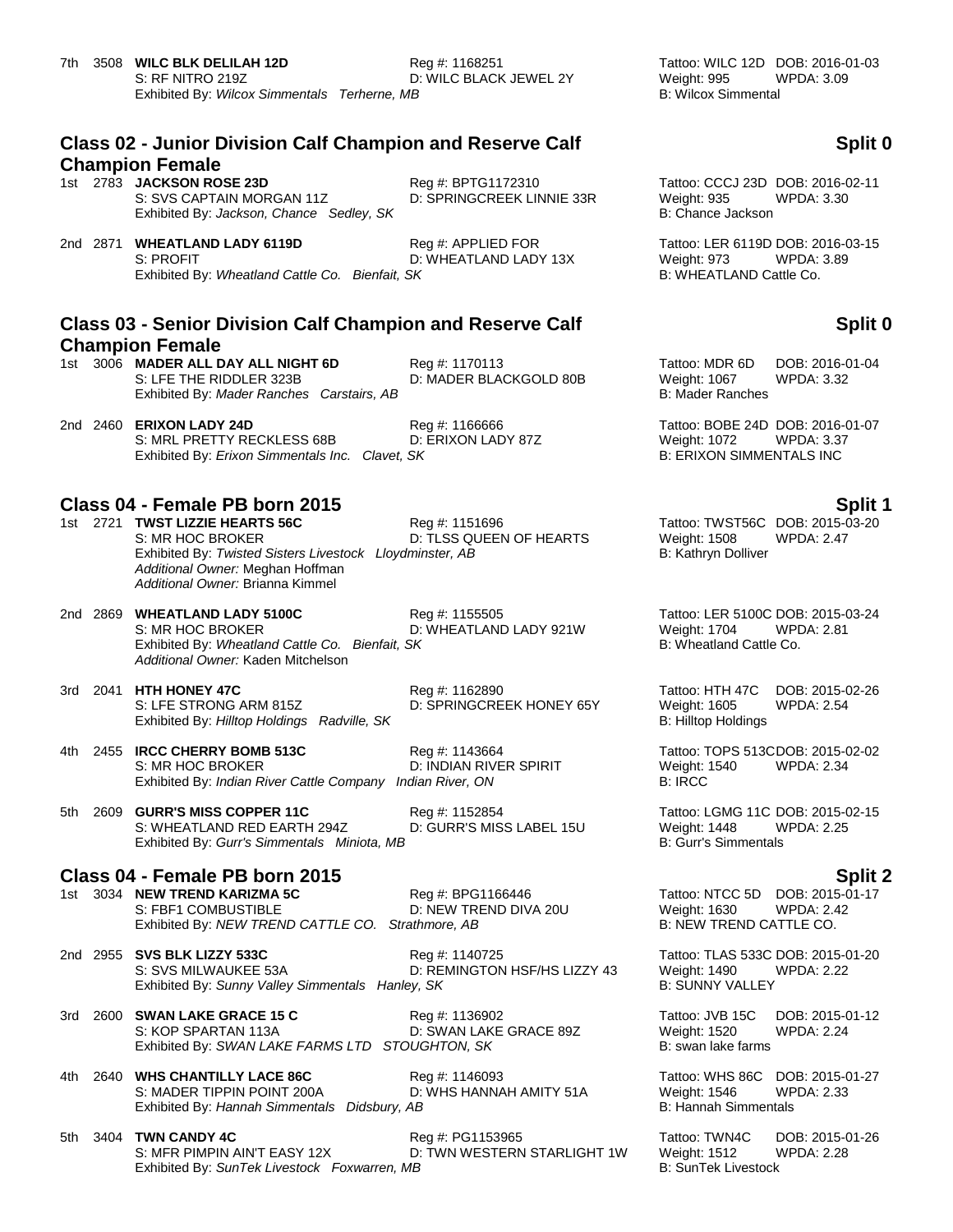|       | 2641 WHS CAMILLE 83C<br>S: KUNTZ SUPER DUTY 4Y<br>Exhibited By: Hannah Simmentals Didsbury, AB                                                                                          | Reg #: APPLIED<br>D: BOHR JF LATISHA 9014W     | <b>Weight: 1471</b><br><b>B: Hannah Simmentals</b>                                        | Tattoo: WHS 83C DOB: 2015-01-16<br><b>WPDA: 2.18</b>            |
|-------|-----------------------------------------------------------------------------------------------------------------------------------------------------------------------------------------|------------------------------------------------|-------------------------------------------------------------------------------------------|-----------------------------------------------------------------|
| 1st l | Class 04 - Female PB born 2015<br>2619 MCINTOSH ADDICTIVE 5C<br>S: HARVIE JDF WALLBANGER 111X<br>Exhibited By: Hall's Cattle Co. Craven, SK<br>Additional Owner: TWISTED SISTERS CATTLE | Reg #: 1144378<br>D: MCINTOSH OH MY 16X        | Weight: 1718<br><b>B: MCINTOSH LIVESTOCK</b>                                              | Split 3<br>Tattoo: SBMC 5C DOB: 2015-01-04<br><b>WPDA: 2.50</b> |
|       | 2nd 2047 RF CERTAINLY FLIRTIN 528C<br>S: SVS CAPTAIN MORGAN 11Z<br>Exhibited By: Me'N My Simmentals Radville, SK<br>Additional Owner: Hilltop Holdings                                  | Reg #: 1148871<br>D: RF CERTAINLY FLIRTIN 202Z | <b>Weight: 1632</b><br><b>B: Rancier Farms</b>                                            | Tattoo: GNR 528C DOB: 2015-01-11<br><b>WPDA: 2.40</b>           |
| 3rd   | 2885 DONOVANDALE CAREFREE<br>S: HARVEY WALLBANGER 111X<br>Exhibited By: Latchford, Nathan Beachburg, ON<br>Additional Owner: Donovandale Farms - Gerald & Keitha Donovan                | Reg #: PTG1138752<br>D: JF EBONY'S JOY 1217Y   | Weight: 1588<br><b>B: Donovandale Farms</b>                                               | Tattoo: DONO 4C DOB: 2015-01-03<br><b>WPDA: 2.31</b>            |
|       | 4th 2311 TLSS FROSTY FLIRT 4C<br>S: MR. HOC BROKER<br>Exhibited By: Trendsetter Livestock Big Valley, AB                                                                                | Reg #: 1148795<br>D: CHUB'S FLIRT 6P           | Tattoo: RYAN 4C DOB: 2015-01-08<br><b>Weight: 1670</b><br><b>B: Trendsetter Livestock</b> | <b>WPDA: 2.45</b>                                               |
|       | 5th 2310 TLSS C ME FLIRT 1C<br>S: MR. HOC BROKER<br>Exhibited By: Trendsetter Livestock Big Valley, AB                                                                                  | Reg #: 1148794<br>D: CHUB'S FLIRT 6P           | <b>Weight: 1597</b><br><b>B: Trendsetter Livestock</b>                                    | Tattoo: RYAN 1C DOB: 2015-01-02<br><b>WPDA: 2.32</b>            |
| 6th   | 2118 SILVERLAKE 8C<br>S: HARVIE MOONSHINE 32Z<br>Exhibited By: Silver Lake Farms Cartwright, MB                                                                                         | Reg #: APPLIED<br>D: SWAN LAKE EXTRA STYLE 3A  | <b>Weight: 1572</b><br><b>B: Silver Lake Farms</b>                                        | Tattoo: MARC 8C DOB: 2015-01-03<br><b>WPDA: 2.29</b>            |
|       | <b>Class 05 - Junior Champion and Reserve Junior Champion Female</b><br>1st 2721 TWST LIZZIE HEARTS 56C<br>S: MR HOC BROKER<br>Exhibited By: Twisted Sisters Livestock Lloydminster, AB | Reg #: 1151696<br>D: TLSS QUEEN OF HEARTS      | <b>Weight: 1508</b><br>B: Kathryn Dolliver                                                | Split 0<br>Tattoo: TWST56C DOB: 2015-03-20<br><b>WPDA: 2.47</b> |

*Additional Owner:* Meghan Hoffman *Additional Owner:* Brianna Kimmel 2nd 3034 **NEW TREND KARIZMA 5C** Reg #: BPG1166446 Tattoo: NTCC 5D DOB: 2015-01-17

S: FBF1 COMBUSTIBLE D: NEW TREND DIVA 20U Weight: 1630 WPDA: 2.42 Exhibited By: *NEW TREND CATTLE CO.* Strathmore, AB B: NEW TREND CATTLE CO.

### **Class 06 a. - Female PB (with 2016 tattooed calf) born 2014 Jul 1 - Dec 31**

### **Class 06 b. - Female PB born 2014 Jul 1 - Dec 31**

### **Class 07 Female PB (with 2016 tattooed calf) born 2014 Jan 1- Jun 30 Split 1**

| 1st. | 3457     | <b>OUTLAW PRIMA DONNA 1B</b><br>S: MR HOC BROKER                                            | Reg #: 1125377<br>D: JF LATISHA 236Z | Tattoo: BMD 1B<br>Weight: 1861   | DOB: 2014-01-04               |
|------|----------|---------------------------------------------------------------------------------------------|--------------------------------------|----------------------------------|-------------------------------|
|      |          | <b>Calf at Side: ROCK STAR LATISHA</b><br>1608D                                             | Reg #: 1173808                       | Tattoo: DJT 1608D                | DOB: 2016-02-14               |
|      |          | S: MR TR HAMMER<br>Exhibited By: Lone Star Angus Sylvan Lake, AB                            | Sex: F                               | Weight: 1029<br>B: Outlaw cattle | WPDA: 0.00                    |
|      | 2nd 2464 | <b>ERIXON LADY 38B</b><br>S: HARVIE JDF WALLBANGER 111X                                     | Reg #: 799705<br>D: EDN NIKA 37N     | Tattoo: BOBE 38B<br>Weight: 1561 | DOB: 2014-01-13               |
|      |          | Calf at Side: ERIXON LADY 9D<br>S: NCB COBRA 47Y                                            | Reg #: 1166528<br>Sex: F             | Tattoo: BOBE 9D<br>Weight: 1048  | DOB: 2016-01-04<br>WPDA: 0.00 |
|      |          | Exhibited By: Erixon Simmentals Inc. Clavet, SK<br>Additional Owner: EAST POPLAR SIMMENTALS |                                      | <b>B: ERIXON SIMMENTALS INC</b>  |                               |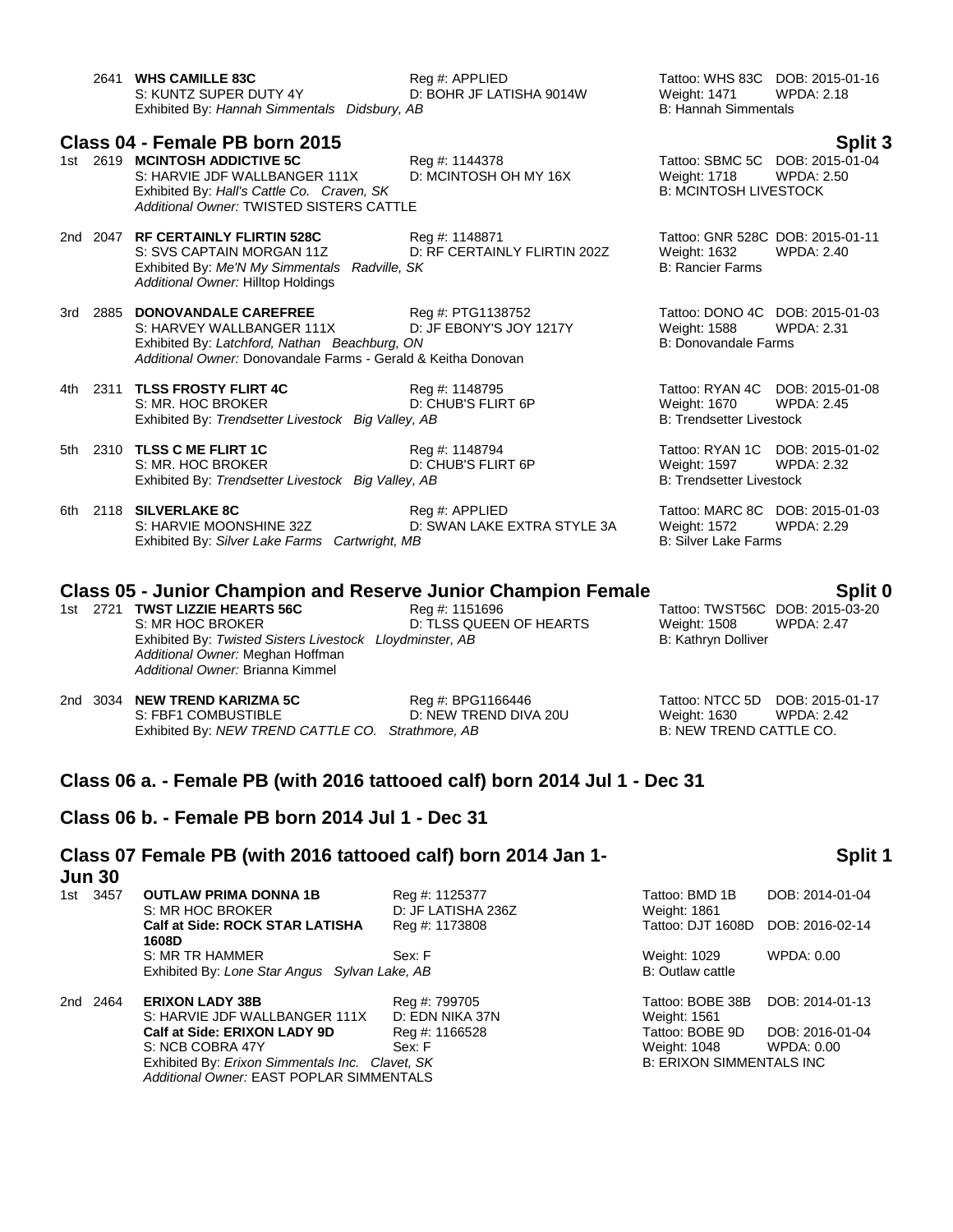|     | 3rd 3164 | <b>BLACK GOLD MS BORNTOFLIRT</b><br>S: MR HOC BROKER<br>Calf at Side: BLACK GOLD NOTORIUS Req #: 1180589<br>121D                                       | Reg #: 1124912<br><b>D: TLG FLIRTIN WITH YOU</b>                 | Tattoo: CLNO 43B<br>Weight: 1786<br>Tattoo: CLNO 121D DOB: 2016-02-22 | DOB: 2014-01-28                    |
|-----|----------|--------------------------------------------------------------------------------------------------------------------------------------------------------|------------------------------------------------------------------|-----------------------------------------------------------------------|------------------------------------|
|     |          | S: NCB COBRA 47Y<br>Exhibited By: Black Gold Simmental Lloydminster, SK                                                                                | Sex: M                                                           | Weight: 1004<br><b>B: Rancier Farms</b>                               | <b>WPDA: 0.00</b>                  |
|     |          | Class 08 Female PB (with 2016 tattooed calf) born 2013 or earlier                                                                                      |                                                                  |                                                                       | Split 1                            |
|     | 1st 3005 | LFE BS VIOLET 641A<br>S: NCB COBRA 47Y                                                                                                                 | Reg #: 1155624<br>D: LFE BS VIOLET 128Z                          | Tattoo: LFE 641A<br>Weight: 1688                                      | DOB: 2013-12-30                    |
|     |          | Calf at Side: MADER/CS/RUST CRUZ<br>3D                                                                                                                 | Reg #: 1173435                                                   | Tattoo: MDR 3D                                                        | DOB: 2016-01-02                    |
|     |          | S: LFE BOUNTY 3118Z<br>Exhibited By: Mader Ranches Carstairs, AB<br>Additional Owner: CanadianDonors.com<br>Additional Owner: Rust Mountain View Ranch | Sex: M                                                           | Weight: 1271<br><b>B: Lewis Farms</b>                                 | WPDA: 0.00                         |
|     | 2nd 2428 | <b>REMINGTON MISS KNIGHT 63U</b><br>S: REMINGTON ON TARGET 2S<br>Calf at Side: KADE'S MISS KNIGHT<br><b>20D</b>                                        | Reg #: 704347<br>D: BAR 15 MISS KNIGHT 78E-51G<br>Reg #: 1179263 | Tattoo: RCCI 63U<br>Weight: 1910<br>Tattoo: KADE 20D                  | DOB: 2008-05-13<br>DOB: 2016-03-01 |
|     |          | S: DESTINY BROKER<br>Exhibited By: Earley Livestock Kerwood, ON<br>Additional Owner: G R SIMMENTALS                                                    | Sex: F                                                           | Weight: 908<br><b>B: REMINGTON LAND &amp; CATTLE</b>                  | WPDA: 0.00                         |
| 3rd | 2597     | <b>MAR MAC MISSY 63Y</b><br>S: TWIN BRAE TENNASEE 883T                                                                                                 | Reg #: 744813<br>D: MAR MAC MISSY 66T                            | Tattoo: KOB 63Y<br>Weight: 1958                                       | DOB: 2011-02-07                    |
|     |          | Calf at Side: SWAN LAKE RED CIRCUITReq #: 1165865<br>28 D                                                                                              |                                                                  | Tattoo: Jyb 28d                                                       | DOB: 2016-01-17                    |
|     |          | S: WHEAT LAND CIRCUIT BREAKER<br>Exhibited By: SWAN LAKE FARMS LTD                                                                                     | Sex: M<br>STOUGHTON, SK                                          | Weight: 1283<br><b>B: Mar Mac Farms</b>                               | WPDA: 0.00                         |

# **Class 09 - Senior Champion and Reserve Senior Champion**

### **Female**<br>1st 3457 Exhibited By: *Lone Star Angus Sylvan Lake, AB* B: Rock Star **ROCK STAR LATISHA 1608D** Req #: 1173808 **ROCK STAR LATISHA 1608D** Reg #: 1173808 Tattoo: DJT 1608D DOB: 2016-02-14<br>S: MR TR HAMMER D: OUTLAW PRIMA DONA 1B Weight: 1029 WPDA: 3.68 D: OUTLAW PRIMA DONA 1B **OUTLAW PRIMA DONNA 1B** Reg #: 1125377 Tattoo: BMD 1B DOB: 2014-01-04<br>
S: MR HOC BROKER D: JF LATISHA 236Z Weight: 1861 WPDA: 1.77 S: MR HOC BROKER 2nd 3005 Exhibited By: *Mader Ranches Carstairs, AB* B: Lewis Farms B: Lewis Farms **MADER/CS/RUST CRUZ 3D** Reg #: 1173435 Tattoo: MDR 3D DOB: 2016-01-02<br>
S: LFE BOUNTY 3118Z D: LFE BS VIOLET 641A Weight: 1271 WPDA: 3.93 D: LFE BS VIOLET 641A *Additional Owner:* CanadianSires.com *Additional Owner:* Rust Mountain View Ranch **LFE BS VIOLET 641A** Reg #: 1155624 Tattoo: LFE 641A DOB: 2013-12-30

| LEE BS VIULET 04TA                         | $Rey \# 1130024$      | Talloo: LFE 64TA | DUB: 2013-12- |
|--------------------------------------------|-----------------------|------------------|---------------|
| S: NCB COBRA 47Y                           | D: LFE BS VIOLET 128Z | Weiaht: 1688     | WPDA: 1.60    |
| Additional Owner: CanadianDonors.com       |                       |                  |               |
| Additional Owner: Rust Mountain View Ranch |                       |                  |               |
|                                            |                       |                  |               |

### **Class 10 - Grand Champion and Reserve Grand Champion Female**

*Additional Owner:* Brianna Kimmel

| 1st 3457 | Exhibited By: Lone Star Angus Sylvan Lake, AB<br><b>ROCK STAR LATISHA 1608D</b><br>S: MR TR HAMMER                                                | Reg #: 1173808<br>D: OUTLAW PRIMA DONA 1B | <b>B: Rock Star</b><br>Tattoo: DJT 1608D<br>Weight: 1029      | DOB: 2016-02-14<br>WPDA: 3.68        |
|----------|---------------------------------------------------------------------------------------------------------------------------------------------------|-------------------------------------------|---------------------------------------------------------------|--------------------------------------|
|          | <b>OUTLAW PRIMA DONNA 1B</b><br>S: MR HOC BROKER                                                                                                  | Reg #: 1125377<br>D: JF LATISHA 236Z      | Tattoo: BMD 1B<br>Weight: 1861                                | DOB: 2014-01-04<br><b>WPDA: 1.77</b> |
| 2nd 2721 | Exhibited By: Twisted Sisters Livestock Lloydminster, AB<br><b>TWST LIZZIE HEARTS 56C</b><br>S: MR HOC BROKER<br>Additional Owner: Meghan Hoffman | Reg #: 1151696<br>D: TLSS QUEEN OF HEARTS | <b>B: Kathryn Dolliver</b><br>Tattoo: TWST56C<br>Weight: 1508 | DOB: 2015-03-20<br><b>WPDA: 2.47</b> |

### **Split 0**

**Split 0**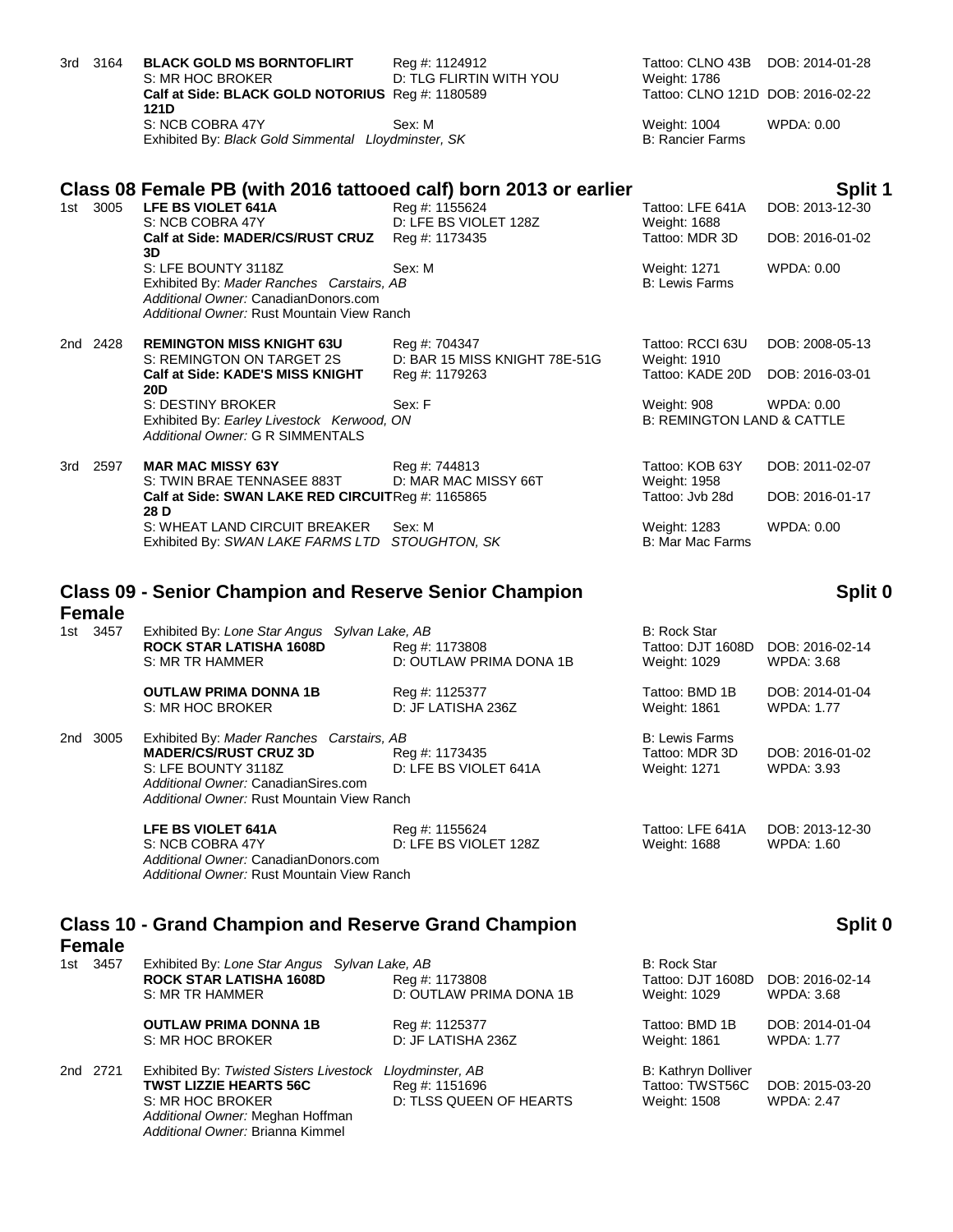### **Class 11 - Bull PB born 2016 Split 1**

- 1st 2874 **WHEATLAND BULL 6129D** Reg #: APPLIED FOR Tattoo: LER 6129D DOB: 2016-03-20 S: PROFIT **D: ROCKY HILLS SADDIE** Weight: 1072 WPDA: 4.38 Exhibited By: *Wheatland Cattle Co. Bienfait. SK* B: WHEATLAND Cattle Co.
- 2nd 2875 **WHEATLAND BULL 630D** Reg #: APPLIED FOR Tattoo: LER 630D DOB: 2016-02-18<br>S: WHEATLAND FINAL AFFAIR D: WHEATLAND LADY 72X Weight: 1263 WPDA: 4.58 S: WHEATLAND FINAL AFFAIR D: WHEATLAND LADY 72X Weight: 1263 WPDA:<br>Exhibited By: Wheatland Cattle Co. Bienfait, SK MEATLAND Cattle Co. Exhibited By: Wheatland Cattle Co. Bienfait, SK
- 3rd 2954 **SVS BROOKS 669D**<br>3rd 2954 **SVS BROOKS 669D**<br>3rd 2016-02-11 S: MRL RED WHISKEY 101B **DE SARA 92X** Weight: 1138 WPDA: 4.02 S: MRL RED WHISKEY 101B D: SVS RED SARA 92X Weight: 1138<br>Exhibited By: *Sunny Valley Simmentals Hanley, SK* B: SUNNY VALLEY Exhibited By: Sunny Valley Simmentals Hanley, SK
- 4th 2221 **COME AS U R ROYAL RESERVE 46D** Reg #: 1179365 Tattoo: KRGS 46D DOB: 2016-02-14 S: SPRINGCREEK OLYMPIAN 66A D: ERIXON LADY 126Y Weight: 1133 WPDA: 4.05<br>Exhibited By: Come As U R Storthoaks, SK B: Come As U R Simmentals Exhibited By: Come As U R Storthoaks, SK
	-
- 5th 2283 **MRC CASH 164D Reg #: APPLIED CASH 164D COST ARE 164D DOB**: 2016-02-02<br>S: MRC WALL STREET 183Z **D: IPU MS. TULA 164A** Weight: 1082 WPDA: 3.71 S: MRC WALL STREET 183Z D: IPU MS. TULA 164A Weight: 1082 W<br>Exhibited By: M & R Cattle Co. Wimborne. AB<br>B: M&R CATTLE CO. Exhibited By: M & R Cattle Co. Wimborne, AB
- 6th 3402 **TWN DOZER 5D** Reg #: APPLIED FOR Tattoo: TWN 5D DOB: 2016-02-03<br>S: SPRING CREEK HERITAGE 51X D: TWN WESTERN STARLIGHT 1W Weight: 933 WPDA: 3.21 D: TWN WESTERN STARLIGHT 1W Exhibited By: *SunTek Livestock Foxwarren, MB* B: SunTek Livestock Foxwarren, MB
	- 2880 **WHEATLAND BULL 6121D** Reg #: APPLIED FOR Tattoo: LER 6121D DOB: 2016-03-15<br>S: PROFIT D: ROCKY HILLS SADDIE Weight: 1025 WPDA: 4.10 S: PROFIT **D: ROCKY HILLS SADDIE** Weight: 1025 WPDA: 4.10 Exhibited By: Wheatland Cattle Co. Bienfait, SK B: WHEATLAND Cattle Co.

- **Class 11 - Bull PB born 2016 Split 2** 1st 3162 **BGS/BM CAPTAIN SCREAM 63D** Reg #: 1173662 **Tattoo: CLNO 63D DOB: 2016-0**<br>S: SVS CAPTAIN MORGAN 11Z D: RF SCREAM 215Z Weight: 1249 WPDA: 4.19 S: SVS CAPTAIN MORGAN 11Z D: RF SCREAM 215Z<br>
Exhibited By: Black Gold Simmental Lloydminster, SK B: Rust Mountainview Ranch Exhibited By: *Black Gold Simmental Lloydminster, SK*
- 2nd 2867 **WHEATLAND BULL 624D** Reg #: APPLIED FOR Tattoo: LER 624D DOB: 2016-01-30<br>S: STF ROYAL AFFAIR D: WHEATLAND LADY 116X Weight: 1240 WPDA: 4.20 Exhibited By: Wheatland Cattle Co. Bienfait, SK
- 3rd 2567 **KHG SHAZAM 84D** Reg #: APPLIED Tattoo: KHG 84D DOB: 2016-01-18 S: CMS DOUGAY 221Z D: KHG MS GOLD 208Z Weight: 1208 WPDA: 3.93 Exhibited By: Westgold Farms Minburn, AB
- 4th 2461 **ERIXON LAD 110D** Reg #: 1166716 Tattoo: BOBE
	- S: MRL PRETTY RECKLESS 68B D: SKORS BLACK RENOWNED 304Y Weight: 1173 WPDA: 3.86<br>Exhibited By: Erixon Simmentals Inc. Clavet, SK Exhibited By: *Erixon Simmentals Inc. Clavet, SK*
- 5th 2223 **CAUR CROWN ROYAL 26D** Reg #: PENDING Tattoo: KRGS 26D DOB: 2016-01-28 S: KRGS RED ROCKET 29A D: BLACKSAND LINNETTE 934W Weight: 1211 WPDA: 4.08 Exhibited By: *Come As U R* Storthoaks, SK B: COME AS U R
- 6th 2998 **X-T BLACK DIESEL 2D** Reg #: 1179968 Tattoo: LW 2D DOB: 2016-01-17 S: MR CCF VISION D: TSN MS PREDATOR 53B Weight: 1246 WPDA: 4.05<br>Exhibited By: X-T Simmentals Eastend, SK B: X-T Simmentals Exhibited By: *X-T Simmentals Eastend, SK* 
	- 2083 **CITY VIEW DEUCES WILD 676D** Reg #: APPLIED Tattoo: CVBB 676DDOB: 2016-01-27 S: KWA ROCK 36B D: CITY VIEW 12X RIGHT 408B Weight: 1014 WPDA: 3.40<br>Exhibited By: *City View Simmentals Moose Jaw, SK* B: CITY VIEW SIMMENTALS Exhibited By: City View Simmentals Moose Jaw, SK
	- 2868 **WHEATLAND BULL 603D** Reg #: APPLIED FOR Tattoo: LER 603D DOB: 2016-01-15<br>S: WHEATLAND BULL 680S D: WHEATLAND LADY 154 Weight: 1337 WPDA: 4.31 S: WHEATLAND BULL 680S **D: WHEATLAND LADY 154** Weight: 1337 WPDA:<br>Exhibited By: Wheatland Cattle Co. Bienfait. SK **B.** 4.311 B: WHEATLAND Cattle Co. Exhibited By: Wheatland Cattle Co. Bienfait, SK

### **Class 11 - Bull PB born 2016 Split 3**

1st 2459 **ERIXON LAD 47D** Req #: 1166697 **Reg #: 1166697** Tattoo: BOBE 47D DOB: 2016-01-13 S: ERIXON DEALER 63Z D: ERIXON LADY 122Z Weight: 1238 WPDA: 3.97 Exhibited By: *Erixon Simmentals Inc. Clavet, SK* B: ERIXON SIMMENTALS INC

2nd 2078 **BARLEE RANGER SMITH** Reg #: APPLIED Tattoo: EJBS 2D DOB: 2016-01-11 S: JF MARLSTONE **D: BARLEE ABBY ROAD** Weight: 1192 WPDA: 3.80<br>Exhibited By: *Barlee Simmentals Shawville. PQ* B: Martinvale Farms **B:** Martinvale Farms Exhibited By: Barlee Simmentals Shawville, PQ

- 
- 
- 
- 
- 
- 
- 

S: STF ROYAL AFFAIR D: WHEATLAND LADY 116X Weight: 1240 WPDA: 4.20

110D DOB: 2016-01-21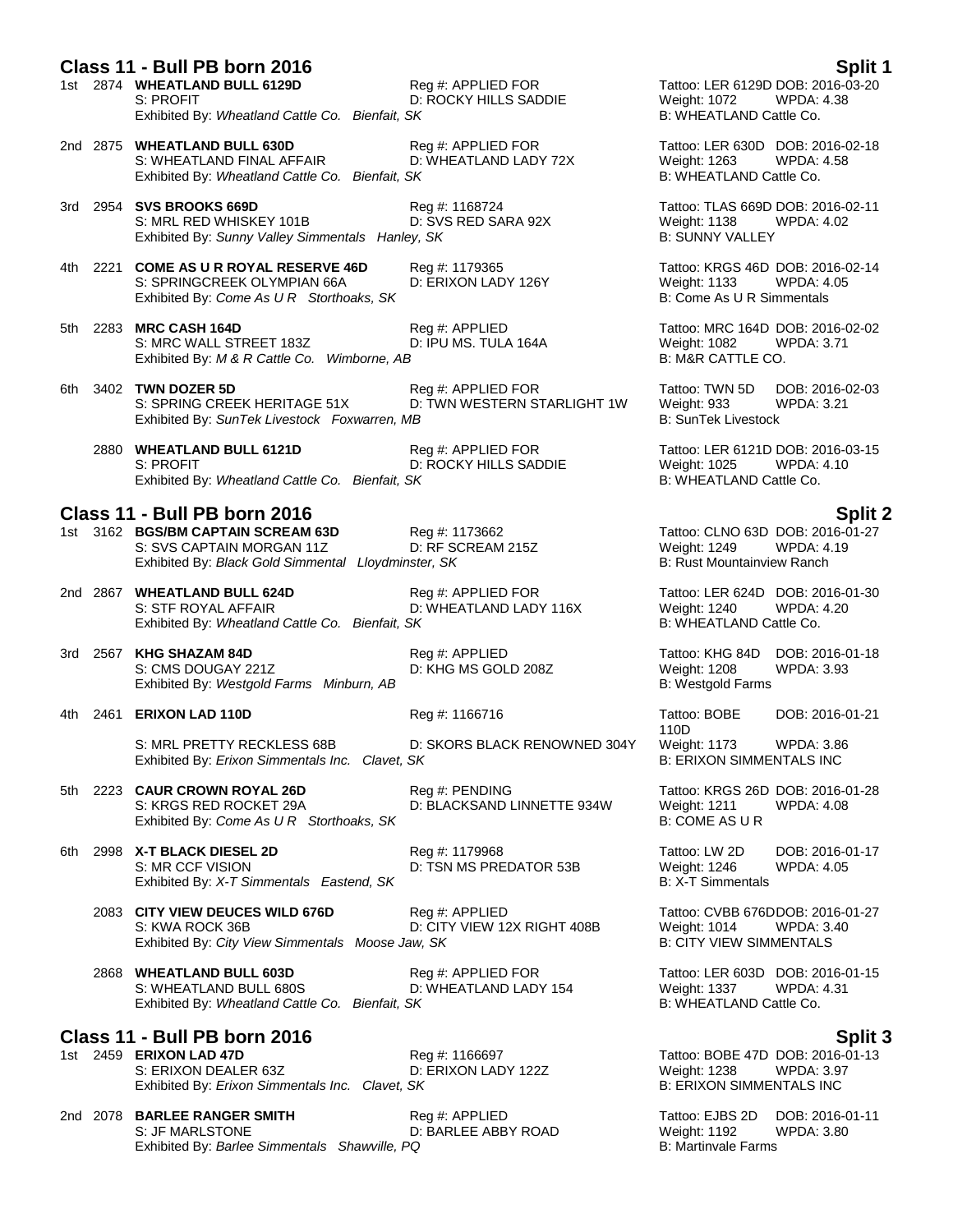3rd 2568 **KHG PLATINUM 43D** Reg #: APPLIED **Tattoo: KHG 43D DOB: 2016-01-11**<br>S: KHG RED GOLD 435B D: ZSL MISS ELECTRIC 56Z Weight: 1146 WPDA: 3.65 Exhibited By: Westgold Farms Minburn, AB B: Westgold Farms Minburn, AB

D: ZSL MISS ELECTRIC 56Z Weight: 1146

- 4th 3506 **WILC DRAKE 33D** Reg #: 1168275 Tattoo: WILC 33D DOB: 2016-01-09 S: SPRINGCREEK ALL IN 155Y D: SPRINGCREEK LINNE 58U Weight: 1307 WPDA: 4.14 Exhibited By: *Wilcox Simmentals Terherne, MB* B:
- 5th 2952 **SVS CYPRESS 618D** Reg #: APPLIED Tattoo: TLAS 618D DOB: 2016-01-14 S: SVS CAPTAIN MORGAN 11Z D: DESTINY DREAM EILEEN Weight: 1273 WPDA: 4.09<br>Exhibited By: Sunny Valley Simmentals Hanley, SK B: SUNNY VALLEY Exhibited By: Sunny Valley Simmentals Hanley, SK
- 6th 2279 **MRC LOTTO MAX 9A** Reg #: APPLIED Tattoo: MRC 9A DOB: 2016-01-12 S: MRC BOLD RULER 183B D: IPI MS RED LOTTO 9A Weight: 1225 WPDA: 3.91<br>
Exhibited By: M & R Cattle Co. Wimborne, AB B: M&R CATTLE CO. Exhibited By: M & R Cattle Co. Wimborne, AB
- 7th 2799 **CCCC SCOTTY 2D** Reg #: 1171640 Tattoo: SLJ 2D DOB: 2016-01-09 S: WFL IDENTITY 23X D: MFR ULTIMATE 32Y Weight: 1114 WPDA: 3.53<br>Exhibited By: Coulee Crossing Cattle Co. Moose Jaw, SK B: CouleeCrossingCattleCompany Exhibited By: Coulee Crossing Cattle Co. Moose Jaw, SK

# **Class 11 - Bull PB born 2016 Split 4**

1st 3259 **WPT MR 3 DIMENSION 3D** Reg #: PG1174600 Reg **#: PG1174600** Tattoo: WPT 3D DOB: 2016-0<br>S: COME AS U R RED ROCKET D: LAZY BAR B MICKEY 26Z Weight: 1400 WPDA: 4.32 Exhibited By: Peters, Tiffany Perdue, SK

D: LAZY BAR B MICKEY 26Z Weight: 1400 W<br>B: Peters Simmentals

- 2nd 3589 **RJY SHOCK N AWE 5D** Reg #: 1163149 Tattoo: RJY 5D DOB: 2016-01-01 S: LFE THE RIDDLER 323B D: RJY DREAM DOUBLEDATE 15X Weight: 1290 WPDA: 3.98 Exhibited By: *High County Cattle Services Breton, AB* B: Rob & Deanne Young
- 3rd 2280 **MRC RED ALERT 261D** Reg #: APPLIED FOR Tattoo: MRC 261D DOB: 2016-01-03 S: MRC BOLD RULER 183B D: TWIN CHIEF ULYSSES 260U Weight: 1274 WPDA: 3.96 Exhibited By: *M & R Cattle Co. Wimborne, AB* B: M&R CATTLE CO.
- 4th 3065 **ALLIANCE BLACK IGNITION** Reg #: 1169285 Tattoo: ALL 1D DOB: 2016-01-01 S: FBF1/SF IGNITION **D: JETSTREAM BRIGHT LITE 10B** Weight: 1114 WPDA: 3.44<br>Exhibited By: alliance simmental farms north gower. ON **B**: ALLIANCE SIMMENTAL FARMS Exhibited By: *alliance simmental farms north gower, ON Additional Owner:* SIBL/CLAY
- 5th 2084 **CITY VIEW DESERT HEAT 601D** Reg #: APPLIED **Tattoo: CVJB 601D DOB: 2016-01-01**<br>S: CITY VIEW UNBEATEN 46U D: CITY VIEW 144Y REMY 326A Weight: 1173 WPDA: 3.62 Exhibited By: City View Simmentals Moose Jaw, SK
- 6th 2285 **MRC BANKER 283D** Reg #: APPLIED FOR Tattoo: MRC 283D DOB: 2016-01-07 S: MRC SUPREMACY D: MRC MISS BROKER 283A Weight: 1227 WPDA: 3.86 Exhibited By: *M & R Cattle Co. Wimborne, AB* B: M&R CATTLE CO.
	- 2596 **SWAN LAKE DAKOTA 4 D** Reg #: 1163716 Tattoo: JVB 4 D DOB: 2016-01-01 S: MR CCF VISION D: SWAN LAKE LISA 97Y Weight: 1232 WPDA: 3.80 Exhibited By: *SWAN LAKE FARMS LTD* STOUGHTON, SK B: Swan lake farms ltd
	- 3509 **TCW RED ENFORCER 1D** Req #: 1172956 Tattoo: TCW 1D DOB: 2016-01-01 S: CMS SKYWALKER 305A **D: BLCC MISS BRAVADO 135W** Weight: 1166 WPDA: 3.60 Exhibited By: *Twin Meadow Livestock Treherne, MB* B: Twin Meadow Livestock Farms *Additional Owner:* Wilcox Simmental

### **Class 12 - Junior Division Calf Champion and Reserve Calf Champion Bull**

- 1st 3162 **BGS/BM CAPTAIN SCREAM 63D** Reg #: 1173662 Tattoo: CLNO 63D DOB: 2016-01-27 S: SVS CAPTAIN MORGAN 11Z D: RF SCREAM 215Z<br>
Exhibited By: *Black Gold Simmental Lloydminster, SK* B: Rust Mountainview Ranch Exhibited By: *Black Gold Simmental Lloydminster, SK*
- 2nd 2874 **WHEATLAND BULL 6129D** Reg #: APPLIED FOR Tattoo: LER 6129D DOB: 2016-03-20 S: PROFIT<br>Exhibited By: Wheatland Cattle Co. Bienfait. SK CCKY HILLS SADDIE B: WHEATLAND Cattle Co. Exhibited By: Wheatland Cattle Co. Exhibited By: Wheatland Cattle Co. Bienfait, SK

D: CITY VIEW 144Y REMY 326A Weight: 1173 WPDA: 3.<br>aw, SK B: CITY VIEW SIMMENTALS

### **Split 0**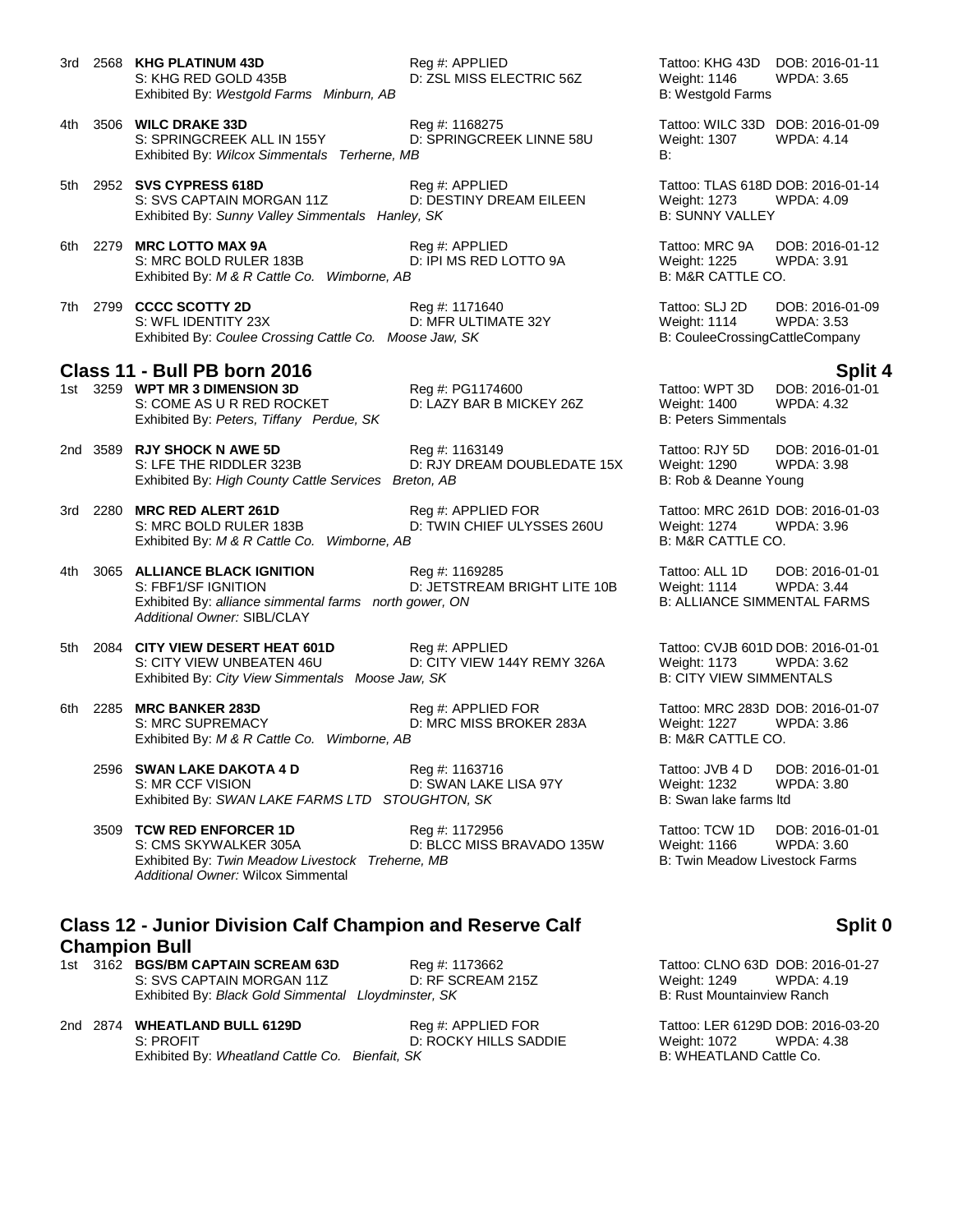|     | <b>Champion Bull</b>                                                                                                                                                               |                                                 |                                                                                            |                                      |
|-----|------------------------------------------------------------------------------------------------------------------------------------------------------------------------------------|-------------------------------------------------|--------------------------------------------------------------------------------------------|--------------------------------------|
|     | 1st 2459 ERIXON LAD 47D<br>S: ERIXON DEALER 63Z<br>Exhibited By: Erixon Simmentals Inc. Clavet, SK                                                                                 | Reg #: 1166697<br>D: ERIXON LADY 122Z           | Tattoo: BOBE 47D DOB: 2016-01-13<br><b>Weight: 1238</b><br><b>B: ERIXON SIMMENTALS INC</b> | <b>WPDA: 3.97</b>                    |
|     | 2nd 2078 BARLEE RANGER SMITH<br>S: JF MARLSTONE<br>Exhibited By: Barlee Simmentals Shawville, PQ                                                                                   | Reg #: APPLIED<br>D: BARLEE ABBY ROAD           | Tattoo: EJBS 2D<br><b>Weight: 1192</b><br><b>B: Martinvale Farms</b>                       | DOB: 2016-01-11<br>WPDA: 3.80        |
|     | Class 14 - Bull PB born 2015                                                                                                                                                       |                                                 |                                                                                            | Split 1                              |
|     | 1st 3588 RJY CASINO 11C<br>S: LRX BLAZE 55Z<br>Exhibited By: High County Cattle Services Breton, AB<br>Additional Owner: Ron & Shelly Reich                                        | Reg #: 1136595<br>D: MADER TWISTED PASSION 94Z  | Tattoo: RJY 11C<br>Weight: 2125<br>B: Rob & Deanne Young                                   | DOB: 2015-01-01<br><b>WPDA: 3.08</b> |
|     | 2nd 3456 ROCK STAR CAPONE 5C<br>S: MR TR HAMMER<br>Exhibited By: Lone Star Angus Sylvan Lake, AB<br>Additional Owner: Fallen Timber Farms<br>Additional Owner: Chet and Jamie Jans | Reg #: 1146649<br>D: RF INTENSE 359A            | Tattoo: DJT 5C<br>Weight: 2209<br><b>B: Rock Star</b>                                      | DOB: 2015-02-27<br>WPDA: 3.50        |
| 3rd | 2602 SWAN LAKE BREAKER 19<br>S: WHEAT LAND CIRCUIT BREAKER<br>Exhibited By: SWAN LAKE FARMS LTD STOUGHTON, SK                                                                      | Reg #: 1160054<br>D: ANKONY JACQUELYN           | Tattoo: JOB 72C<br>Weight: 1491<br>B: Swan lake farms ltd                                  | DOB: 2015-09-25<br><b>WPDA: 3.53</b> |
| 4th | 2116 SILVERLAKE CRUZ 79C<br>S: R PLUS PRAIRIE FIRE<br>Exhibited By: Silver Lake Farms Cartwright, MB                                                                               | Reg #: 1150747<br>D: KOP MS TRACKER 189X        | Tattoo: MARC 79C DOB: 2015-01-22<br>Weight: 1895<br><b>B: Silverlake Farms</b>             | <b>WPDA: 2.84</b>                    |
|     | <b>Class 15 - Junior Champion and Reserve Junior Champion Bull</b>                                                                                                                 |                                                 |                                                                                            | Split 0                              |
|     | 1st 3588 RJY CASINO 11C<br>S: LRX BLAZE 55Z<br>Exhibited By: High County Cattle Services Breton, AB<br>Additional Owner: Ron & Shelly Reich                                        | Reg #: 1136595<br>D: MADER TWISTED PASSION 94Z  | Tattoo: RJY 11C<br>Weight: 2125<br>B: Rob & Deanne Young                                   | DOB: 2015-01-01<br><b>WPDA: 3.08</b> |
|     | 2nd 3456 ROCK STAR CAPONE 5C<br>S: MR TR HAMMER<br>Exhibited By: Lone Star Angus Sylvan Lake, AB<br>Additional Owner: Fallen Timber Farms<br>Additional Owner: Chet and Jamie Jans | Reg #: 1146649<br>D: RF INTENSE 359A            | Tattoo: DJT 5C<br>Weight: 2209<br><b>B: Rock Star</b>                                      | DOB: 2015-02-27<br><b>WPDA: 3.50</b> |
|     | Class 16 - Bull PB born 2014                                                                                                                                                       |                                                 |                                                                                            | Split 1                              |
|     | 1st 2866 WHEATLAND ROYAL FLUSH 435<br>S: STF ROYAL AFFAIR<br>Exhibited By: Wheatland Cattle Co. Bienfait, SK<br>Additional Owner: JP Cattle Co.                                    | Reg #: 1129673<br>D: WHEATLAND LADY 220Z        | Tattoo: LER 435B DOB: 2014-02-10<br><b>Weight: 2818</b><br>B: Wheatland Cattle Co.         | <b>WPDA: 2.78</b>                    |
|     | 2nd 2659 HARVIE RED SUMMIT 54B<br>S: KWA FLYF RED MOUNTAIN 16Z<br>Exhibited By: Harvie Ranching Olds, AB                                                                           | Reg #: 801201<br>D: HARVIE DAKOTA ROSE 11Z      | Tattoo: HAR 54B<br>Weight: 2525<br>B: Harvie Ranching                                      | DOB: 2014-02-08<br>WPDA: 2.49        |
| 3rd | 3460 ROCK STAR BRICKBREAKER 2B<br>S: GWS SCF RENDITION<br>Exhibited By: Lone Star Angus Sylvan Lake, AB                                                                            | Reg #: 802839<br>D: LFE HARLOW 82Y              | Tattoo: DJT 2B<br>Weight: 2702<br><b>B: Rock Star</b>                                      | DOB: 2014-02-02<br>WPDA: 2.64        |
| 4th | 2427 KADE'S RED ROCK 64B<br>S: 3D RED POWER 150Z<br>Exhibited By: Earley Livestock Kerwood, ON                                                                                     | Reg #: 1137708<br>D: REMINGTON MISS KNIGHT 647Y | Tattoo: KADE 64B DOB: 2014-04-10<br>Weight: 2497<br><b>B: KADE EARLEY</b>                  | <b>WPDA: 2.61</b>                    |
|     | 2457 IRCC BOOMSHAKALAKA 434B<br>S: MR HOC BROKER<br>Exhibited By: Indian River Cattle Company Indian River, ON                                                                     | Reg #: 1119024<br>D: IRCC XCELLA 2X             | Tattoo: TOPS 434BDOB: 2014-04-02<br>Weight: 2283<br><b>B: IRCC</b>                         | <b>WPDA: 2.37</b>                    |
|     | 2482 WHEATLAND FINAL AFFAIR 4104B<br>S: STF ROYAL AFFAIR Z44M                                                                                                                      | Reg #: 1137722<br>D: WHEATLAND LADY 212Z        | Tattoo: LER 4104B DOB: 2014-03-14<br>Weight: 2178                                          | <b>WPDA: 2.22</b>                    |

# **Class 13 - Senior Division Calf Champion and Reserve Calf**

Exhibited By: *Flying F Ranch Weyburn, SK* B: Wheatland Cattle Company of B: Wheatland Cattle Company of B: Wheatland Cattle Company of B: Wheatland Cattle Company of B: Wheatland Cattle Company of B: Wheatland Cattle Comp

**Split 0**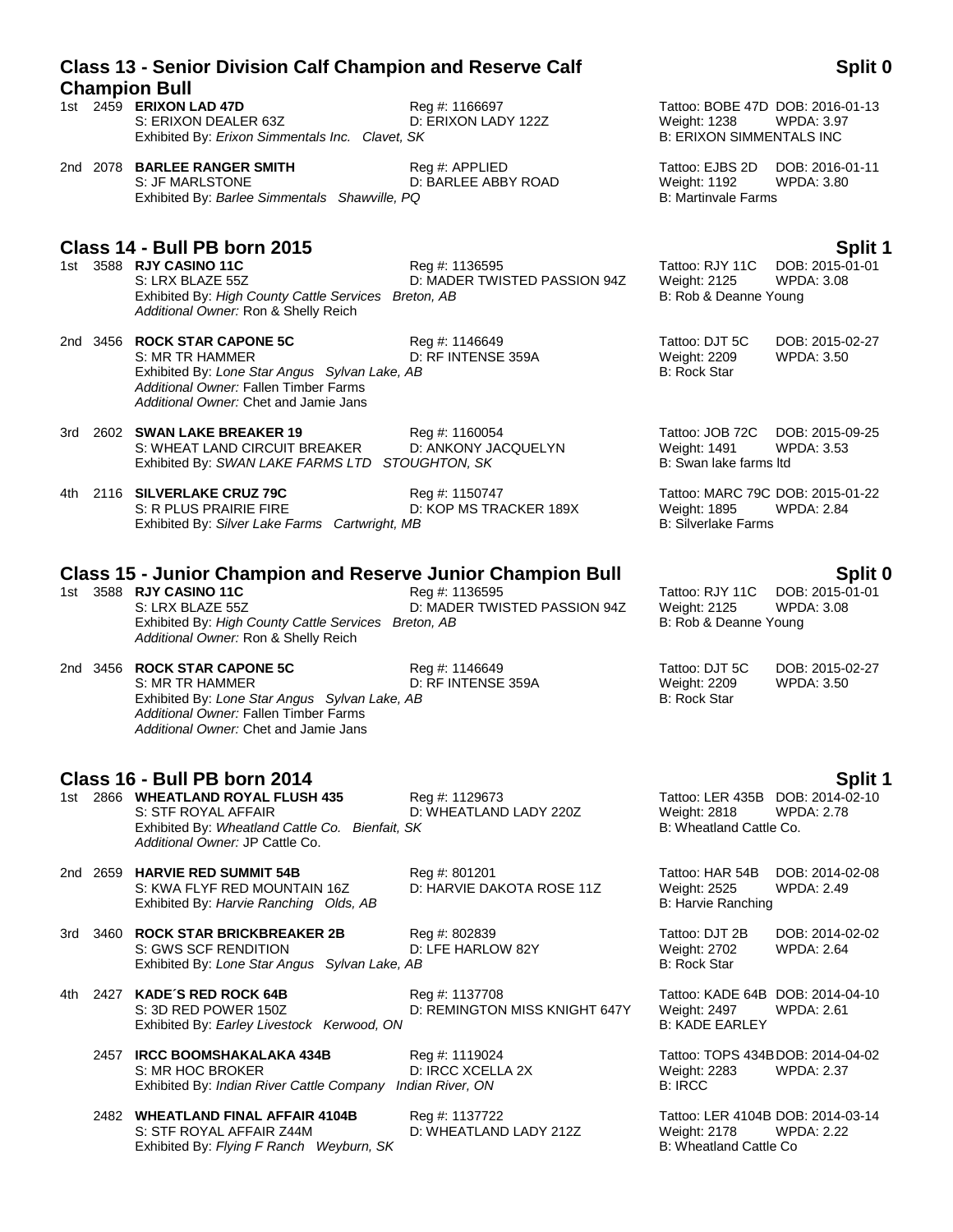|  |          | <b>Class 17 - Senior Champion and Reserve Senior Champion Bull</b>                                                                              |                                            |                                                                                    | Split 0                              |
|--|----------|-------------------------------------------------------------------------------------------------------------------------------------------------|--------------------------------------------|------------------------------------------------------------------------------------|--------------------------------------|
|  |          | 1st 2866 WHEATLAND ROYAL FLUSH 435<br>S: STF ROYAL AFFAIR<br>Exhibited By: Wheatland Cattle Co. Bienfait, SK<br>Additional Owner: JP Cattle Co. | Reg #: 1129673<br>D: WHEATLAND LADY 220Z   | Tattoo: LER 435B DOB: 2014-02-10<br><b>Weight: 2818</b><br>B: Wheatland Cattle Co. | <b>WPDA: 2.78</b>                    |
|  |          | 2nd 2659 HARVIE RED SUMMIT 54B<br>S: KWA FLYF RED MOUNTAIN 16Z<br>Exhibited By: Harvie Ranching Olds, AB                                        | Reg #: 801201<br>D: HARVIE DAKOTA ROSE 11Z | Tattoo: HAR 54B<br><b>Weight: 2525</b><br>B: Harvie Ranching                       | DOB: 2014-02-08<br><b>WPDA: 2.49</b> |
|  |          | <b>Class 18 - Grand Champion and Reserve Grand Champion Bull</b>                                                                                |                                            |                                                                                    | Split 0                              |
|  |          | 1st 2866 WHEATLAND ROYAL FLUSH 435<br>S: STF ROYAL AFFAIR<br>Exhibited By: Wheatland Cattle Co. Bienfait, SK<br>Additional Owner: JP Cattle Co. | Reg #: 1129673<br>D: WHEATLAND LADY 220Z   | Tattoo: LER 435B DOB: 2014-02-10<br><b>Weight: 2818</b><br>B: Wheatland Cattle Co. | <b>WPDA: 2.78</b>                    |
|  |          | 2nd 2659 HARVIE RED SUMMIT 54B<br>S: KWA FLYF RED MOUNTAIN 16Z<br>Exhibited By: Harvie Ranching Olds, AB                                        | Reg #: 801201<br>D: HARVIE DAKOTA ROSE 11Z | Tattoo: HAR 54B<br><b>Weight: 2525</b><br>B: Harvie Ranching                       | DOB: 2014-02-08<br><b>WPDA: 2.49</b> |
|  |          | <b>Class 19 - Produce-of-Dam</b>                                                                                                                |                                            |                                                                                    | Split 1                              |
|  | 1st 3036 | Produce-of-Dam<br>Exhibited By: NEW TREND CATTLE CO. Strathmore, AB                                                                             |                                            |                                                                                    |                                      |
|  | 2nd 3407 | <b>Produce-of-Dam</b><br>Exhibited By: SunTek Livestock Foxwarren, MB                                                                           |                                            |                                                                                    |                                      |
|  | 3085     | Produce-of-Dam<br>Exhibited By: Silver Lake Farms Cartwright, MB                                                                                |                                            |                                                                                    |                                      |

- 2309 **Produce-of-Dam** Exhibited By: *Trendsetter Livestock Big Valley, AB*
- 2879 **Produce-of-Dam** Exhibited By: *Wheatland Cattle Co. Bienfait, SK*
- 3279 **Produce-of-Dam** Exhibited By: *Rancier Farms Killam, AB*

### **Class 20 - Get-of-Sire Support 20 - Split 1**

- 1st 2225 **Get-of-Sire** Exhibited By: *Come As U R Storthoaks, SK*
	- 2282 **Get-of-Sire** Exhibited By: *M & R Cattle Co. Wimborne, AB*
	- 2881 **Get-of-Sire** Exhibited By: *Wheatland Cattle Co. Bienfait, SK*

### **Class 21 - Breeder's Herd Split 1**

| 1st  | 2876     | <b>Breeder's Herd</b><br>Exhibited By: Wheatland Cattle Co. Bienfait, SK |
|------|----------|--------------------------------------------------------------------------|
|      | 2nd 2463 | <b>Breeder's Herd</b><br>Exhibited By: Erixon Simmentals Inc. Clavet, SK |
| 3rd. | -3403    | <b>Breeder's Herd</b><br>Exhibited By: SunTek Livestock Foxwarren, MB    |

2287 **Breeder's Herd** Exhibited By: *M & R Cattle Co. Wimborne, AB*